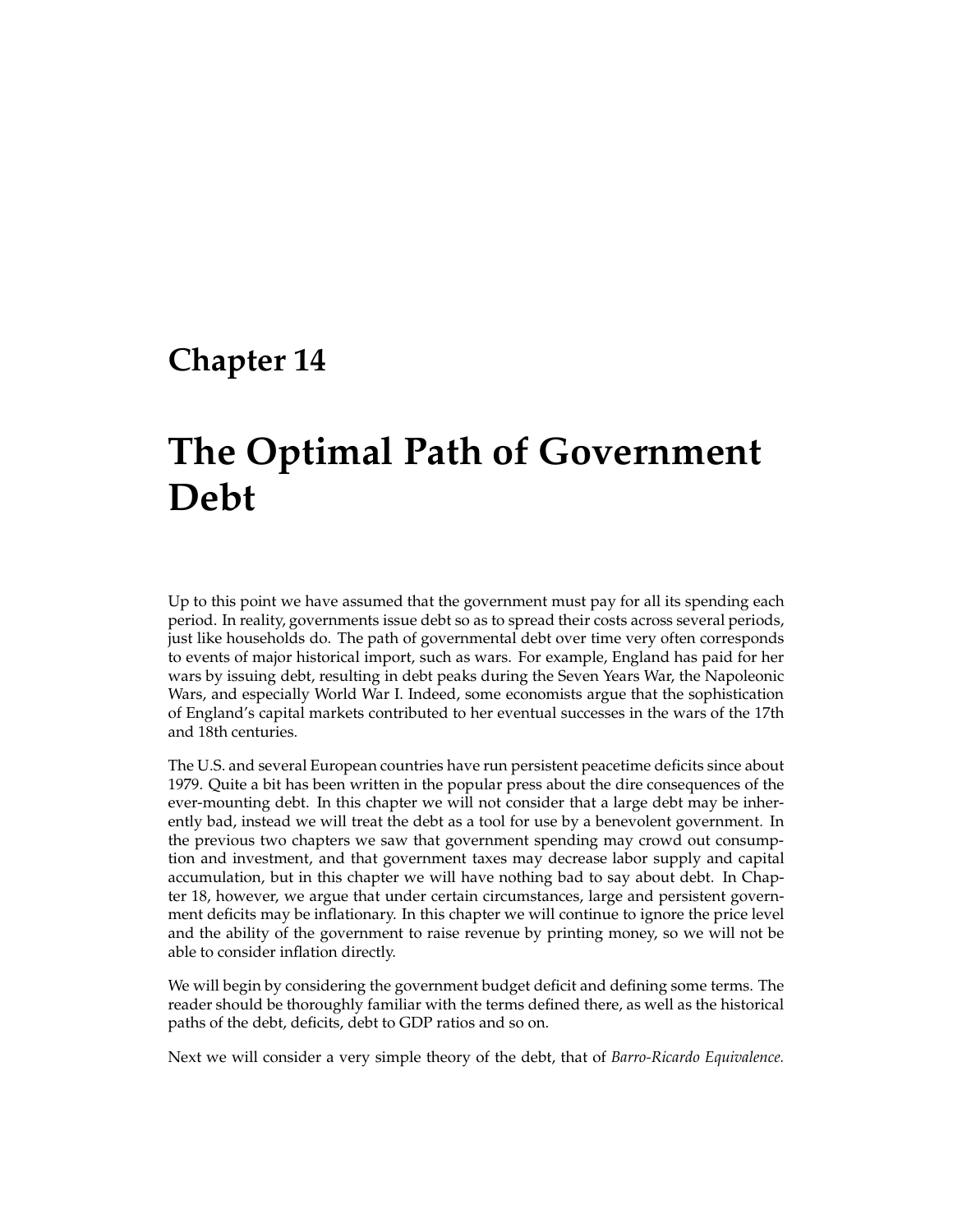Barro-Ricardo Equivalence is named for Robert Barro, at Harvard, and David Ricardo, the 19th-century economist. In this theory, the timing of government taxes and spending (and hence the path of the debt) do not matter. Only the present discounted value of these objects is important. We shall see that Barro-Ricardo Equivalence requires some strong assumptions. As we relax those assumptions, the timing of taxes begins to matter.

Requiring the government to use distortionary taxes is one way of breaking Barro-Ricardo Equivalence. In the final two sections of this chapter, we construct a fairly sophisticated theory of government debt based on precisely this assumption. This is known as the *Ramsey Optimal Tax problem* (or simply the Ramsey problem, for short). In the Ramsey problem the government has access only to a distortionary tax (in this case, an excise tax), and must raise a specific amount of revenue in the least-distortionary manner. In this example, the government will have to finance a war, modeled as a spike in planned government expenditures, with a period-by-period excise tax. By finding the optimal path of tax revenues, we can find the optimal path of government deficits and surpluses. This will provide us with a theory of government debt and deficits.

One of the features of the Ramsey model will be that both the government and the household will have access to a perfect loan market at a constant interest rate. This interest rate will not vary with the amount actually borrowed or lent, nor will it vary across time for other reasons. This is sometimes known as the "small open economy" equilibrium, but truthfully we are simply abstracting from the question of equilibrium entirely. No markets will clear in this example.

# **14.1 The Government Budget Constraint**

Let  ${\mathcal T}_t$  be the real revenue raised by the government in period  $t$ , let  $G_t$  be real government spending in period  $t$  (including all transfer payments) and let  $B_t^y$  be the real outstanding stock of government debt at the end of period t. That is,  $B_t^g > 0$  means that the government is a net borrower in period t, while  $B_t^{\tilde{g}} < 0$  means that the government is a net lender in period t. There is a real interest rate of  $r_t$  that the government must pay on its debt.

Assuming that the government does not alter the money supply, the government's budget constraint becomes:

(14.1) 
$$
G_t + r_{t-1} B_{t-1}^g = \mathcal{T}_t + (B_t^g - B_{t-1}^g).
$$

The left hand side gives expenditures of the government in period  $t$ . Notice that the government not only has to pay for its direct expenditures in period t,  $G_t$ , it must also *service the debt* by paying the interest charges  $r_{t-1}B_{t-1}^g$ . Of course, if the government is a net lender, then  $B_t^g$  is negative and it is collecting revenue from its holdings of other agents' debt.

The right hand side of the government budget constraint gives revenues in period  $t$ . The government raises revenue directly from the household sector by collecting taxes  ${\mathcal T}_t.$  In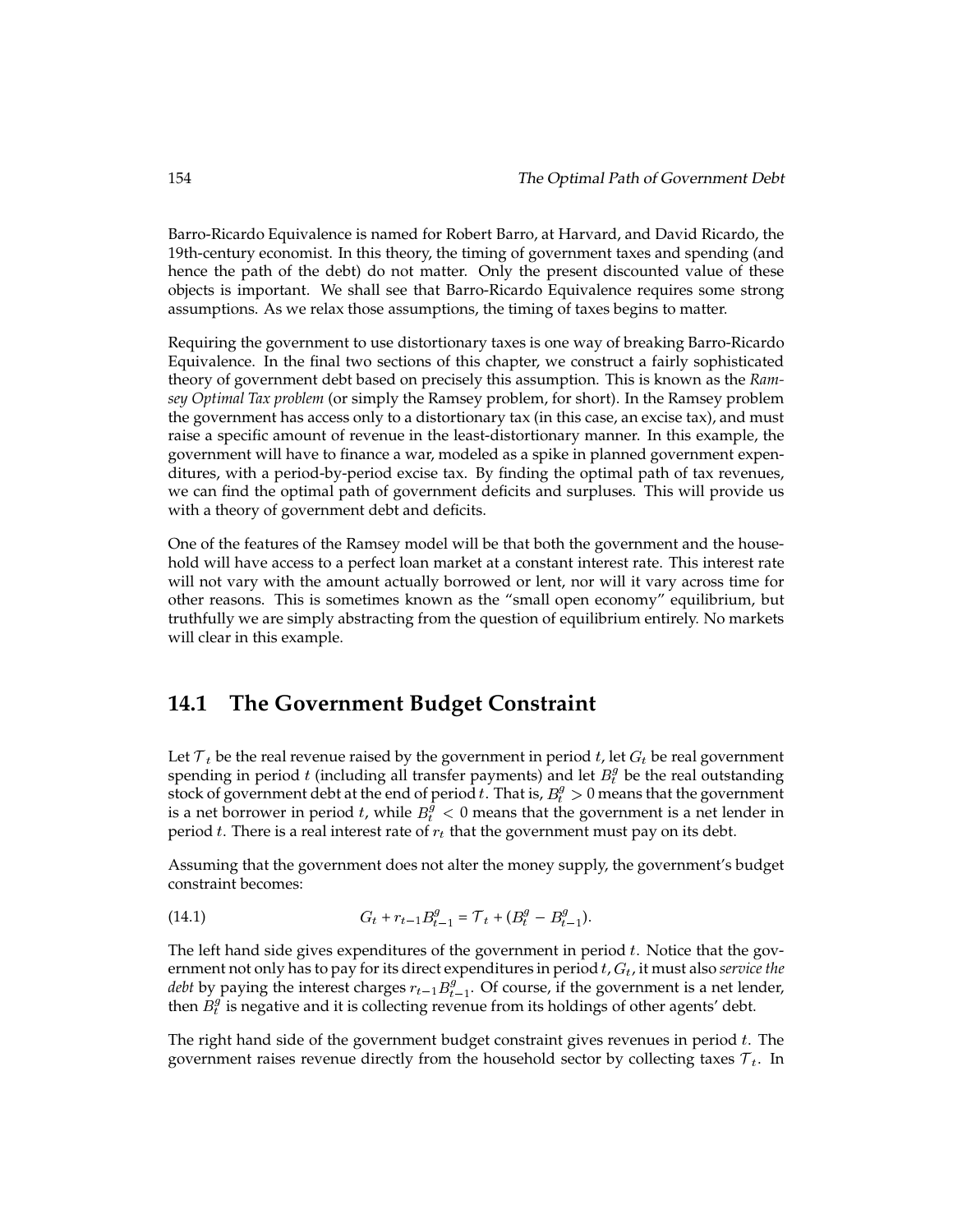addition, it can raise revenue by *issuing net new debt* in the amount  $B_t^{\,g} - B_{t-1}^{\,g}.$ 

Government debt is a *stock* while government deficits are a *flow.* Think of the debt as water in a bathtub: tax revenue is the water flowing out of drainhole and spending is water running in from the tap. In addition, if left to itself, the water grows (reflecting the interest rate). Each period, the level of water in the tub goes up or down (depending on  $G_t, {\mathcal T}_t$  and  $(r_t)$  by the amount  $B_t^y - B_{t-1}^y$ . t

Call the *core deficit* the difference between real government purchases  $G_t$  and real government tax revenue  ${\mathcal T}_t.$  In the same way, define the *reported deficit* (or simply the deficit) to be the difference between all government spending,  $G_t$  +  $r_{t-1}B_{t-1}^g$  and revenues from taxes  $\mathcal{T}_t$ . Thus:

$$
(\text{core deficit})_t = G_t - \mathcal{T}_t, \text{ and:}
$$

$$
(\text{reported deficit})_t = G_t - \mathcal{T}_t + r_{t-1} B_{t-1}^g.
$$

(reported deficit) $_t = G_t - {\mathcal T}_t + r_{t-1} B_{t-1}^g.$ <br>The reported deficit is what is reported in the media each year as the government wrangles over the deficit. The U.S. has been running a core surplus since about 1990.

We can convert the period-by-period budget constraint in equation (14.1) into a single, infinite-horizon, budget constraint. For the rest of this chapter we will assume that the real interest rate is constant, so that  $r_t = r$  all periods t. Assume further (again, purely for simplicity) that the government does not start with a stock of debt or with any net wealth, so  $B_{-1}^g = 0$ . Thus for convenience rewrite equation (14.1) as:

$$
G_t + (1+r)B_{t-1}^g = \mathcal{T}_t + B_t^g.
$$

The government's period-by-period budget constraints, starting with period zero, will therefore evolve as:

$$
(t = 0) \t G_0 + (1 + r) \t 0 = \mathcal{T}_0 + B_0^g, \text{ so:}
$$
  

$$
B_2^g = G_0 - \mathcal{T}_0
$$

$$
B_0^g = G_0 - \mathcal{T}_0.
$$
  
(t = 1) 
$$
G_1 + (1+r)B_0^g = \mathcal{T}_1 + B_1^g, \text{ so:}
$$

$$
B_0^g = \frac{1}{1+r}(\mathcal{T}_1 - G_1) + \frac{1}{1+r}B_1^g.
$$
  
(*t* = 2) 
$$
G_2 + (1+r)B_1^g = \mathcal{T}_2 + B_2^g, \text{ so:}
$$

$$
B_1^g = \frac{1}{1+r}(\mathcal{T}_2 - G_2) + \frac{1}{1+r}B_2^g.
$$

$$
(t = 3) \t G_3 + (1+r)B_2^g = T_3 + B_3^g, \text{ so:}
$$

$$
B_2^g = \frac{1}{1+r}(T_3 - G_3) + \frac{1}{1+r}B_3^g.
$$

Now recursively substitute backwards for  $B_t^y$  in each equation. That is, for the  $t$  = 2 budget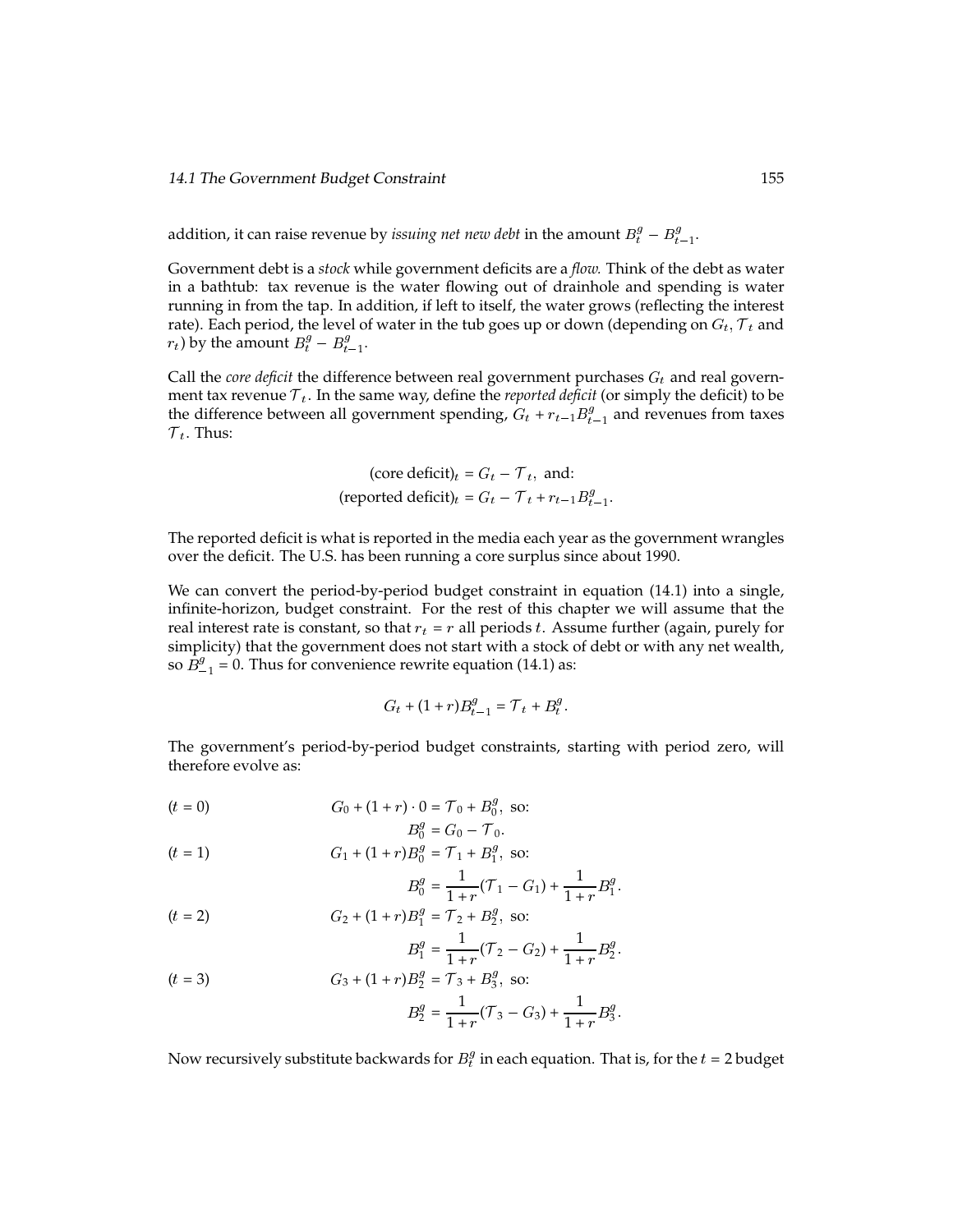constraint, substitute out the  $B_2^y$  term from the  $t = 3$  budget constraint to form:

$$
G_2 + (1+r)B_1^g = \mathcal{T}_2 + \frac{1}{1+r}(\mathcal{T}_3 - G_3) + \frac{1}{1+r}B_3^g, \text{ so:}
$$
  

$$
B_1^g = \frac{1}{1+r}(\mathcal{T}_2 - G_2) + \left(\frac{1}{1+r}\right)^2(\mathcal{T}_3 - G_3) + \left(\frac{1}{1+r}\right)^2 B_3^g.
$$

Eventually, this boils down to:

$$
B_0^g = \frac{1}{1+r}(T_1 - G_1) + \left(\frac{1}{1+r}\right)^2 (T_2 - G_2) + \left(\frac{1}{1+r}\right)^3 (T_3 - G_3) + \left(\frac{1}{1+r}\right)^3 B_3^g.
$$

Since we also know that 
$$
B_0^g = G_0 - T_0
$$
 we can rewrite this as:  
\n
$$
G_0 - T_0 = \frac{1}{1+r}(T_1 - G_1) + \left(\frac{1}{1+r}\right)^2 (T_2 - G_2) + \left(\frac{1}{1+r}\right)^3 (T_3 - G_3) + \left(\frac{1}{1+r}\right)^3 B_3^g.
$$
\nCollect all of the  $G_t$  terms on the left hand side and all of the  $T_t$  terms on the right hand

side to produce:

$$
G_0 + \frac{1}{1+r}G_1 + \left(\frac{1}{1+r}\right)^2 G_2 + \left(\frac{1}{1+r}\right)^3 G_3 =
$$
  

$$
\mathcal{T}_0 + \frac{1}{1+r}\mathcal{T}_1 + \left(\frac{1}{1+r}\right)^2 \mathcal{T}_2 + \left(\frac{1}{1+r}\right)^3 \mathcal{T}_3 + \left(\frac{1}{1+r}\right)^3 B_3^g.
$$

In the same way, we can start solving backwards from any period  $j\geq 0$  to write the government's budget constraint as:

$$
\sum_{t=0}^{j} \left(\frac{1}{1+r}\right)^{t} G_{t} = \sum_{t=0}^{j} \left(\frac{1}{1+r}\right)^{t} \mathcal{T}_{t} + \left(\frac{1}{1+r}\right)^{j} B_{j}^{g}.
$$

If we assume that:

(14.2) 
$$
\lim_{j \to \infty} \left( \frac{1}{1+r} \right)^j B_j^g = 0,
$$

then we can continue to recursively substitute indefinitely (that is, we can let  $j$  grow arbitrarily large), to produce the single budget constraint:

(14.3) 
$$
\sum_{t=0}^{\infty} \left(\frac{1}{1+r}\right)^t G_t = \sum_{t=0}^{\infty} \left(\frac{1}{1+r}\right)^t \mathcal{T}_t.
$$

Notice that the left hand side is the present discounted value of government expenditures while the right hand side is the present discounted value of government tax revenues. The government debt terms*, B* $^y_t$ *,* have disappeared*,* since, at the limit *all government borrowing*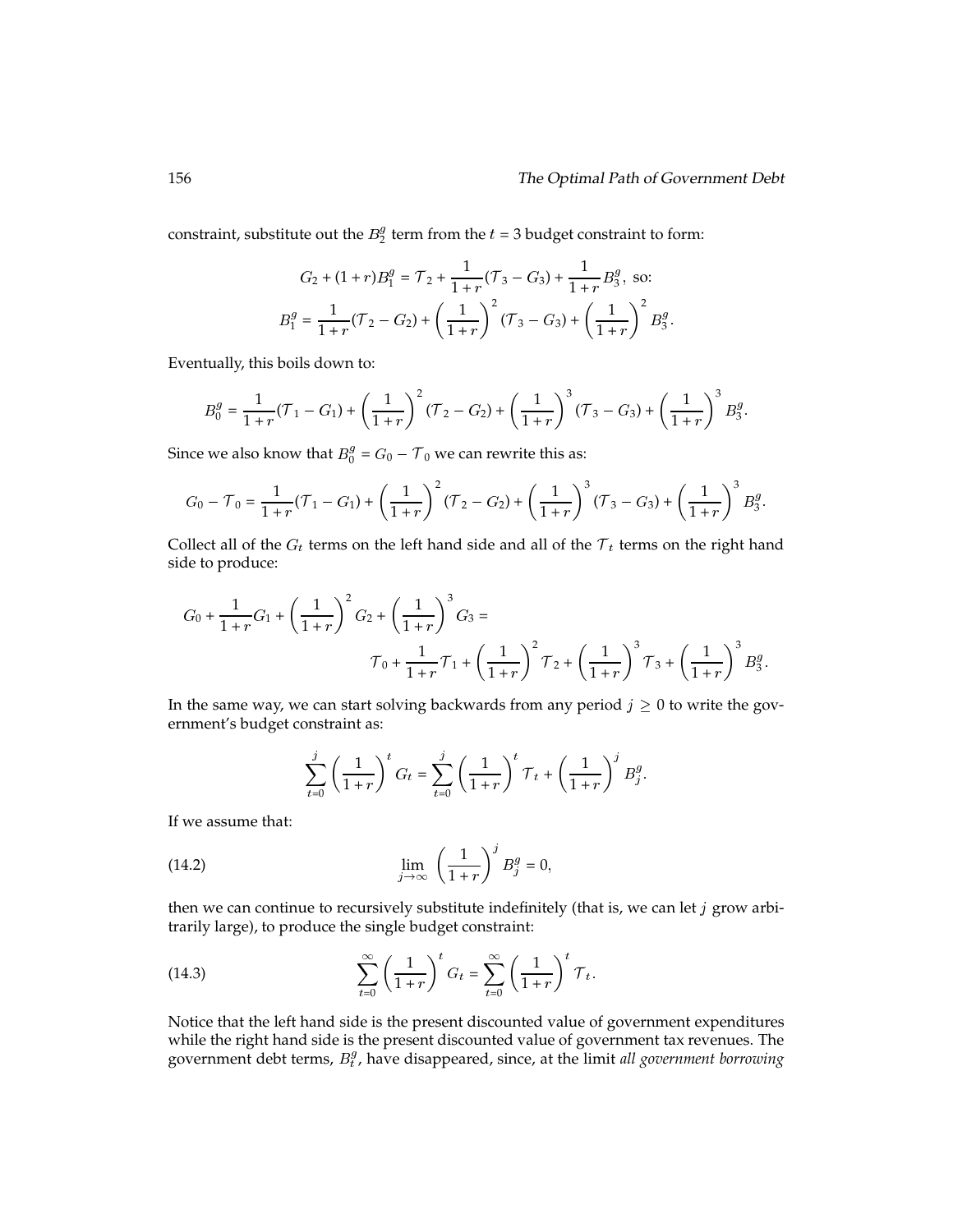*must be repaid.* The condition in equation (14.2), sometimes known as a *transversality condition,* prohibits the government from always borrowing to pay its debt. At some point in the future, all government expenditures must be backed by government tax revenues.

In future sections, we will mainly work with constraints of the form in equation (14.3) to find optimal sequences of tax revenue  ${\mathcal T}_t$  and then infer what the sequence of government debt must be.

# **14.2 Barro-Ricardo Equivalence**

Barro-Ricardo Equivalence is the statement that the timing of government taxes do not matter, since households internalize the government budget constraint and save to pay the expected future taxes. This is an old idea, first formulated by David Ricardo in the 19th century, that has returned to prominence with the 1974 paper "Are Government Bonds Net Wealth?" by Robert Barro.<sup>1</sup> In that paper, Barro argued that debt-financed tax cuts could not affect output, since households would use the increased net income to save for the coming increased taxes. This argument was of particular interest during the early 1980s when debt-financed tax cuts were a centerpiece of the government's economic strategy. In this section we will examine the proposition in a simple two-period model and then again in an infinite horizon model.

#### **Assumptions for Barro-Ricardo Equivalence**

Since the time path of government debt is determined entirely by the difference between spending and taxes, Barro-Ricardo equivalence says that the optimal path of government debt is indeterminate: only the present discounted values of spending and taxes matter. Barro-Ricardo equivalence rests on three key assumptions, and we will have to break at least one of them to get a determinate theory of optimal government debt. Barro-Ricardo equivalence holds if:

- 1. There is a perfect capital market, on which the government and households can borrow and lend as much as desired without affecting the (constant) real interest rate.
- 2. Households either live forever or are altruistic towards their offspring.
- 3. The government can use lump-sum taxes.

Since Barro-Ricardo Equivalence requires the government and households to completely smooth out transitory spikes in spending or taxes, it is obvious why a perfect capital market is important. If households were not altruistic towards their offspring, and did not

<sup>1</sup>Barro, Robert J. (1974) "Are Government Bonds Net Wealth?" *Journal of Political Economy* 82(6) pp1095-1117.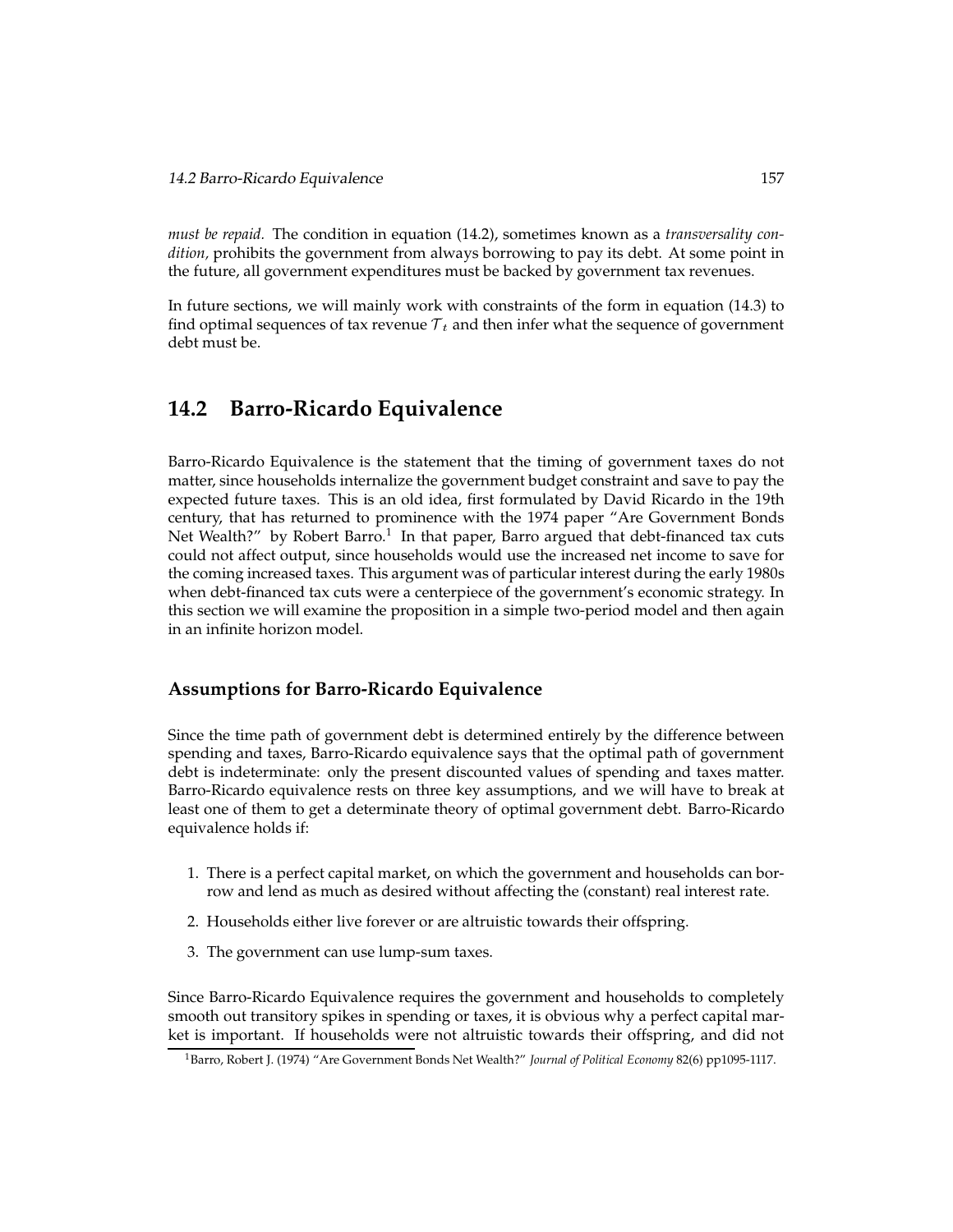live forever, then they would consume from a debt-financed tax cut without saving and bequeathing enough to their offspring to repay the debt. Finally, if the government cannot use lump-sum taxes, then large taxes cause large distortions, encouraging the government to use low taxes to spread the deadweight loss out over several periods. In the next section, we force the government to use distortionary taxes, which breaks Barro-Ricardo Equivalence.

#### **A Two-Period Example**

Consider a government which must make real expenditures of  $\{G_0, G_1\}$ . It levies lumpsum taxes each period of  $\{\mathcal{T}_0, \mathcal{T}_1\}$ . The household has a fixed endowment stream of  ${Y_0, Y_1}$ . Both the government and the household have access to a perfect bond market, and can borrow and lend any amount at the constant real interest rate  $r$ . The government's initial stock of debt,  $B_{-1}^g = 0$ , and the government must repay all that it borrows by the end of period  $t = 1$ .

The household has preferences over consumption streams  $\{C_0, C_1\}$  given by:

$$
U(C_0, C_1) = u(C_0) + \beta u(C_1),
$$

where  $0 < \beta < 1$ . We assume that  $u' > 0$ ,  $u'' < 0$ . The government's two-period (flow) budget constraints are:

$$
(t=0) \t G_0 = \mathcal{T}_0 + B_0^g, \text{ and:}
$$

$$
(t = 1) \t G_1 + (1 + r)B_0^g = \mathcal{T}_1.
$$

These can be collapsed (by substituting out the debt term  $B_0^y$ ) into a single budget constraint, expressed in terms of present discounted value:

(14.4) 
$$
G_0 + \frac{1}{1+r} G_1 = \mathcal{T}_0 + \frac{1}{1+r} \mathcal{T}_1.
$$

This is the form of the government's budget constraint with which we will work. The household's two-period (flow) budget constraints are:

$$
(t = 0) \t C_0 + \mathcal{T}_0 + B_0 = Y_0, \text{ and:}
$$

$$
(t = 1) \t C_1 + \mathcal{T}_1 = Y_1 + (1 + r)B_0.
$$

Here we are using Barro's notation that, for private individuals,  $B_t$  denotes the stock of *savings* at the end of period t. If  $B_t > 0$  then the household is a net lender. Collapsing the two one-period budget constraints into a single present-value budget constraint produces:

(14.5) 
$$
C_0 + \frac{1}{1+r}C_1 = (Y_0 - T_0) + \frac{1}{1+r}(Y_1 - T_1).
$$
  
Notice that the government's lump sum taxes,  $T_t$ , which form revenue for the government,

are a cost to the household.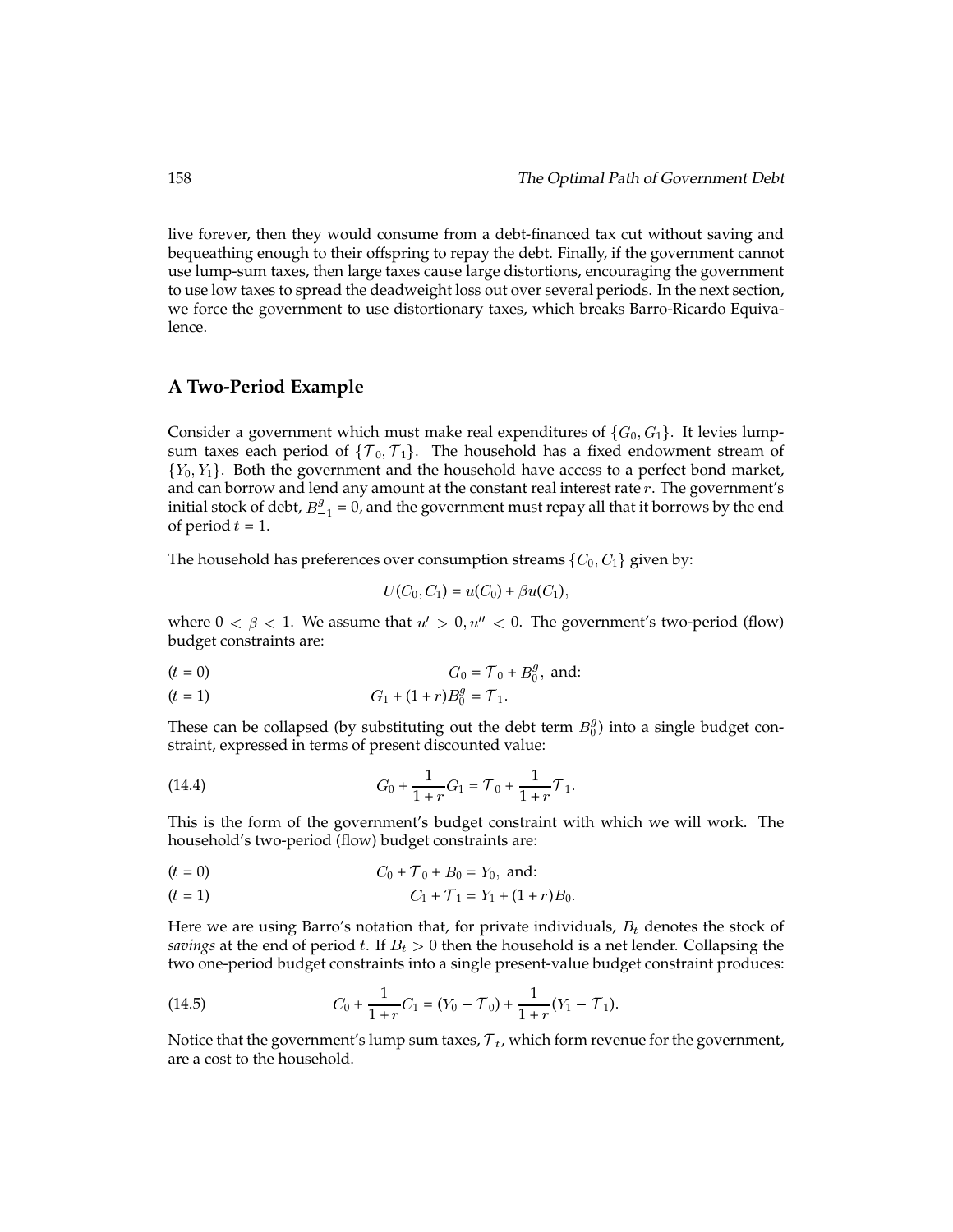We will now use equation (14.4) to rewrite equation (14.5) without the tax terms. Notice that equation (14.5) may be written as:

$$
C_0 + \frac{1}{1+r}C_1 = Y_0 + \frac{1}{1+r}Y_1 - \left(\mathcal{T}_0 + \frac{1}{1+r}\mathcal{T}_1\right).
$$

But from the government's present-value budget constraint equation (14.4) we know that:

$$
T_0 + \frac{1}{1+r}T_1 = G_0 + \frac{1}{1+r}G_1.
$$

Thus we can rewrite the household's present-value budget constraint as:

$$
C_0 + \frac{1}{1+r}C_1 = Y_0 + \frac{1}{1+r}Y_1 - \left(G_0 + \frac{1}{1+r}G_1\right).
$$

Notice that the household's budget constraint no longer contains tax terms  ${\mathcal T}_t.$  Instead, the household has internalized the government's present-value budget constraint, and uses the perfect bond market to work around any fluctuations in net income caused by sudden increases or decreases in taxes.

#### **An Infinite-Horizon Example**

The infinite horizon version is a very simple extension of the previous model. Now governments will have a known, fixed, sequence of real expenditures  $\{G_t\}_{t=0}^\infty$  that they will have to finance with some sequence of lump-sum taxes  $\{{\mathcal T}_t\}_{t=0}^\infty.$  The household has some known endowment sequence  $\{Y_t\}_{t=0}^\infty.$  Both the household and the government can borrow and lend freely on a perfect bond market at the constant interest rate  $r$ .

The household lives forever and has preferences over sequences of consumption  $\{C_t\}_{t=0}^\infty$ of:

$$
U(\lbrace C_t \rbrace_{t=0}^{\infty}) = \sum_{t=0}^{\infty} \beta^t u(C_t),
$$

where  $0 < \beta < 1$ . Here we again assume that  $u' > 0$ ,  $u'' < 0$ . To make the notation in this section simpler, define:

$$
\mathbf{G} = \sum_{t=0}^{\infty} \left(\frac{1}{1+r}\right)^t G_t \qquad \qquad \mathbf{T} = \sum_{t=0}^{\infty} \left(\frac{1}{1+r}\right)^t T_t
$$

$$
\mathbf{Y} = \sum_{t=0}^{\infty} \left(\frac{1}{1+r}\right)^t Y_t \qquad \qquad \mathbf{C} = \sum_{t=0}^{\infty} \left(\frac{1}{1+r}\right)^t C_t.
$$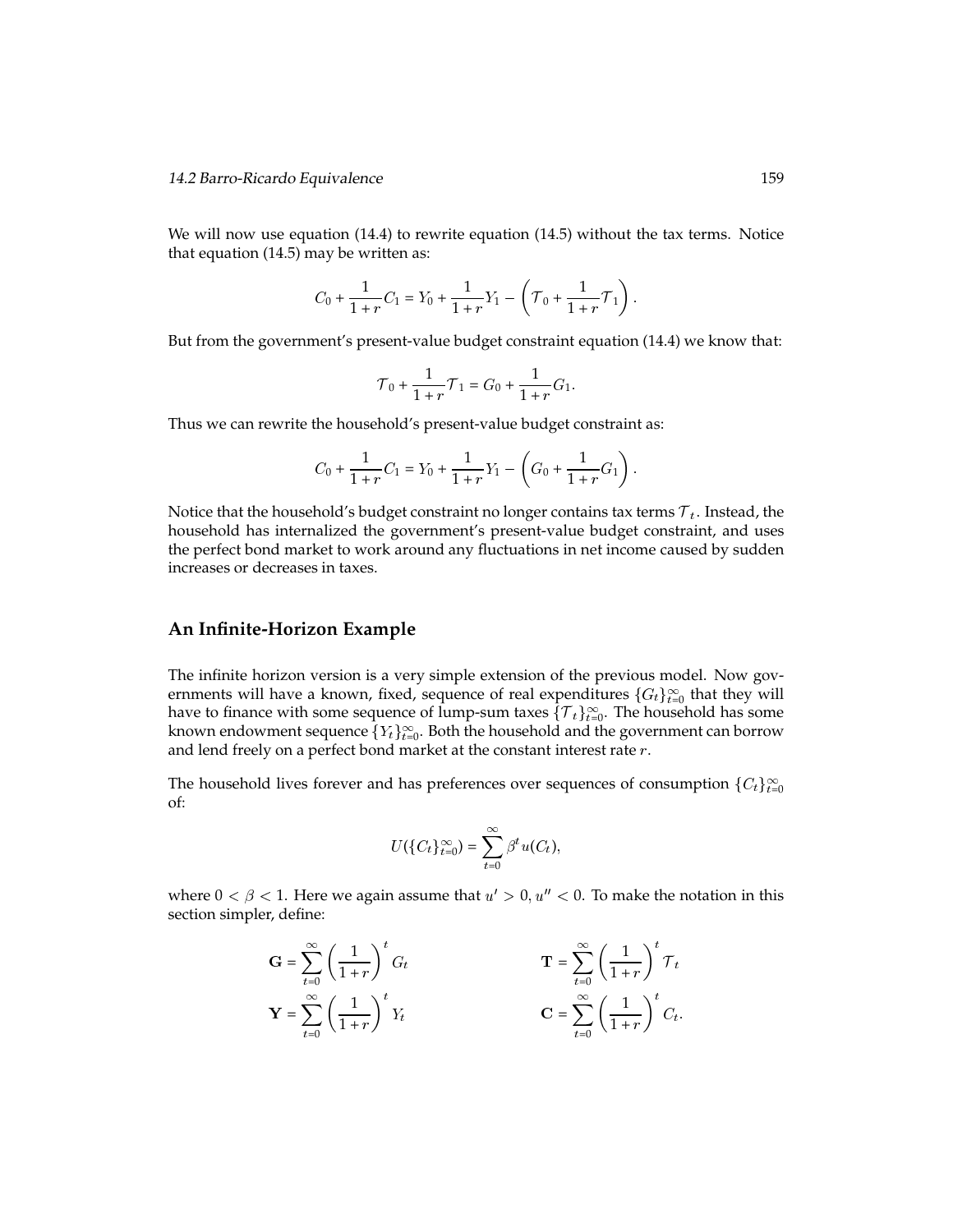That is,  $G$  is the present discounted value of government spending,  $T$  is the present discounted value of government revenue,  $Y$  is the present discounted value of the household's endowment stream and <sup>C</sup> the present discounted value of the household's consumption stream.

The government's present-value budget constraint, as in equation (14.3), may now be written:

 $G = T$ 

The household's present-value budget constraint, in the same way, may be written:

$$
C = Y - T
$$

But since the government budget constraint requires  $T = G$ , the household's budget constraint becomes:

$$
C = Y - G
$$

Once again, the timing of taxes ceases to matter. The household only cares about the present discounted value of government spending.

As a final step, we shall solve the household's problem. For simplicity, assume that  $1 + r =$  $\beta^{-1}$ . The household's Lagrangian is:

$$
\mathcal{L}(\{C_t\}_{t=0}^{\infty},\lambda)=\sum_{t=0}^{\infty}\beta^tu(C_t)+\lambda(\mathbf{Y}-\mathbf{G}-\mathbf{C}).
$$

To find the optimal choices of consumption given the constraint, we maximize the Lagrangian with respect to consumption. The first-order necessary conditions for maximization are formed by taking the derivative with respect to consumption in some typical period <sup>j</sup>, and from the constraint. Recall that:

$$
\frac{\partial \mathbf{C}}{\partial C_j} = \left(\frac{1}{1+r}\right)^j.
$$

So the first-order conditions are:

$$
\beta^{j}u'(C_{j}) - \lambda \left(\frac{1}{1+r}\right)^{j} = 0, \text{ for all } j = 0, \ldots, \infty, \text{ and:}
$$

$$
\mathbf{C} = \mathbf{Y} - \mathbf{G}.
$$

With the assumption that  $1 + r = \beta^{-1}$ , we find that:

$$
u'(C_j) = \lambda
$$
, for all  $j = 0, 1, \ldots, \infty$ .

But  $\lambda$  is constant, so  $u'(C_j)$  must also be constant. We conclude that consumption is also constant,  $C_j = C^{\star}$  in all periods j. If consumption is constant at  $C^{\star}$ , we can substitute back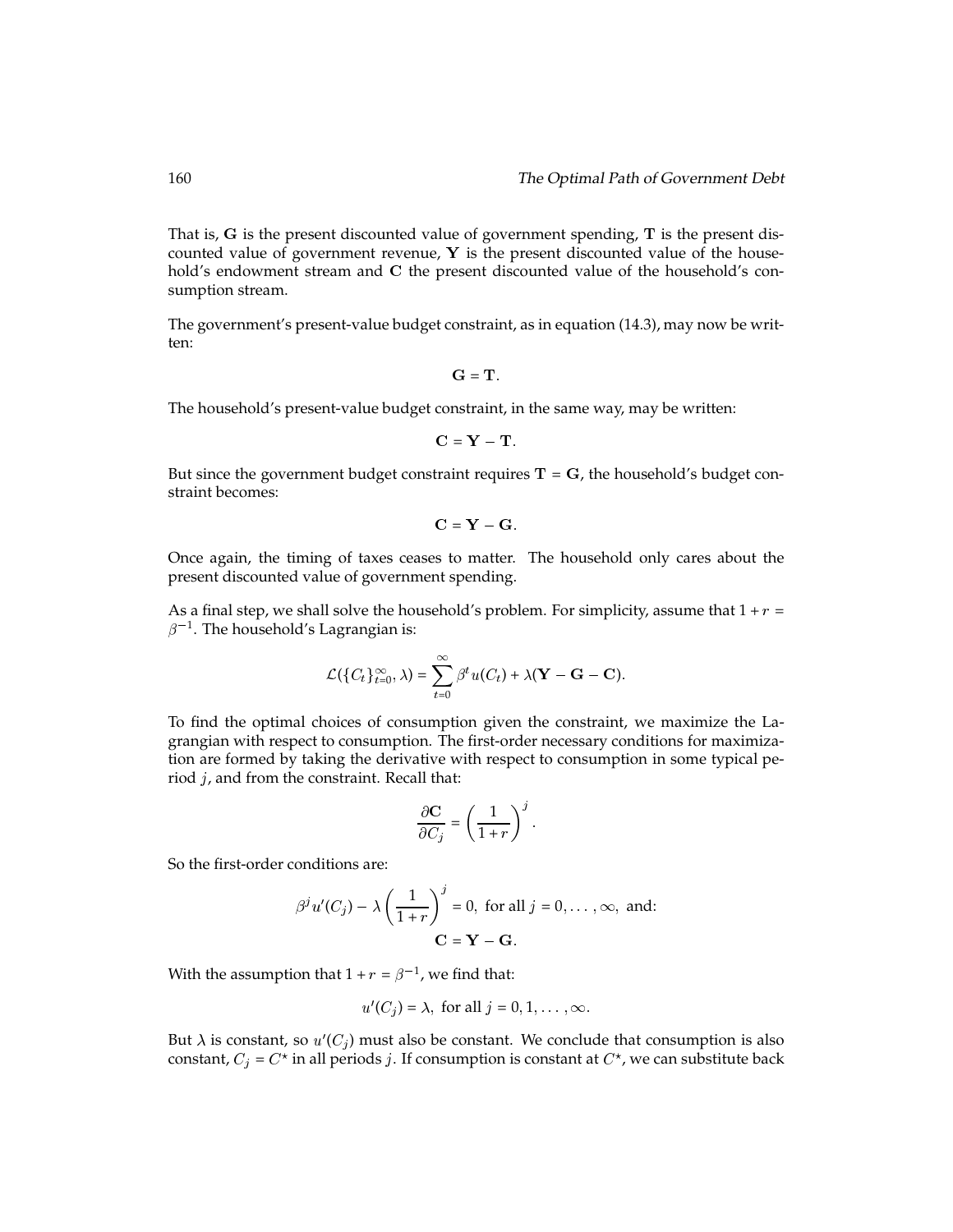into the budget constraint to find  $C^{\star}$ , using the fact that  $C_t$  =  $C^{\star}$  for all  $t$ :

$$
\mathbf{Y} - \mathbf{G} = \mathbf{C} = \sum_{t=0}^{\infty} \left(\frac{1}{1+r}\right)^t C_t
$$

$$
= \sum_{t=0}^{\infty} \left(\frac{1}{1+r}\right)^t C^*
$$

$$
= C^* \sum_{t=0}^{\infty} \left(\frac{1}{1+r}\right)^t
$$

$$
= C^* \frac{1}{1 - \frac{1}{1+r}}
$$

$$
= C^* \frac{1+r}{r}, \text{ so:}
$$

$$
C^* = \frac{r}{1+r} (\mathbf{Y} - \mathbf{G}).
$$

Thus household consumption is constant over time, increasing in  $Y$  and decreasing in  $G$ . Household consumption is utterly unaffected by the timing of the taxes  ${\mathcal T}_t$  used to finance the government's spending.

## **14.3 Preliminaries for the Ramsey Problem**

Before we lay out the Ramsey model, we are going to need to define some terms. In particular, readers may be unfamiliar with *excise taxes*, which are used extensively in this chapter. Also, we will define in general terms the structure of Ramsey problems. Finally, we will define *indirect utility,* an important concept with which the reader may be unfamiliar.

#### **Excise Taxes**

An *excise tax* is a constant tariff levied on each unit of a good consumed. An example would be a \$1/gallon gasoline tax, or a \$0.25/pack cigarette tax. These are not sales taxes. Sales taxes are levied as a percentage of the total value of the goods purchased. Excise taxes are unaffected by the price of the taxed good. If there were a vector of  $n$  goods  $\{x_i\}_{i=1}^n$ , with an associated vector of prices  $\{p_i\}_{i=1}^n$ , and a consumer had  $m$  total dollars to spend on these goods, her budget constraint would be:

$$
\sum_{i=1}^{n} p_i x_i \leq m.
$$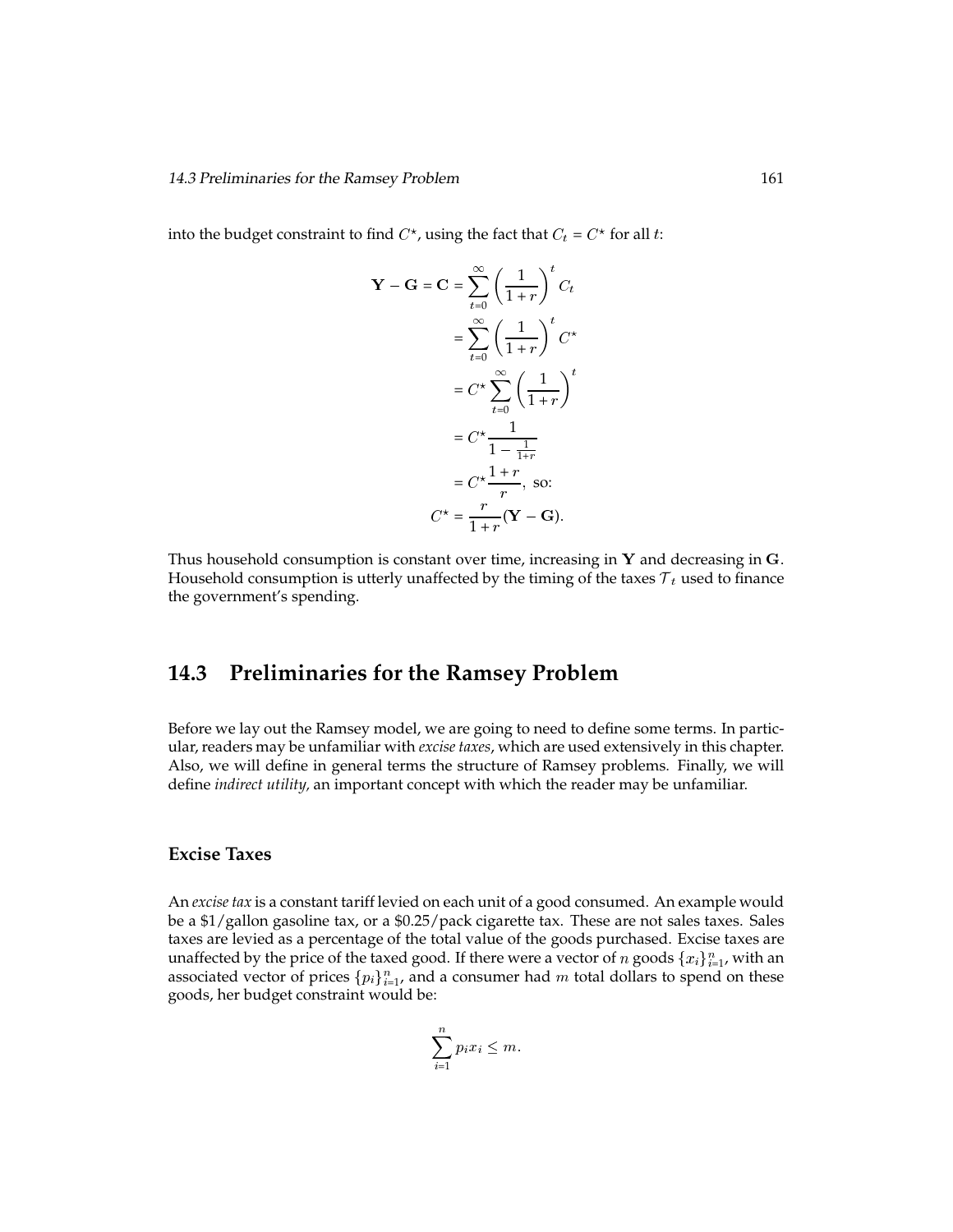Now the government levies an excise tax of  $\tau_i$  on each good  $i = 1 \dots n$ . The consumer's budget constraint becomes:

$$
\sum_{i=1}^n \left( p_i + \tau_i \right) x_i \leq m,
$$

where the price paid by the consumer is now  $p_i + \tau_i$ . What would a sales tax look like?<sup>2</sup> Think of excise taxes like this: for each good  $x_i$  the consumer buys, she pays  $p_i$  to the firm, and  $\tau_i$  to the government.

Under an excise tax system the government's revenue  $\mathcal{H}(\cdot,\cdot)$  from the tax system, without taking into consideration the household's reactions (see Chapter 13), is:

$$
\mathcal{H}(x_1,\ldots,x_n;\tau_1\ldots,\tau_n)=\sum_{i=1}^n\tau_ix_i.
$$

Households will adjust their choices of consumption  $x_i$ ,  $i = 1 \ldots n$  in response to the taxes (this plays the role of  $a_{\text{max}}$  from Chapter 13). Thus, taking into consideration the household's best response, the government raises:

$$
\mathcal{T}(\tau_1 \ldots \tau_n) = \mathcal{H}(x_1^*, \ldots, x_n^*; \tau_1, \ldots, \tau_n) = \sum_{i=1}^n \tau_i x_i^*(p_1, \ldots, p_n; m; \tau_1, \ldots, \tau_n).
$$

Here  $x_i^\star(\cdot;\cdot)$  is the household's *Marshallian demand* for good  $i.$  As you recall from intermediate microeconomic theory, the Marshallian demand by an agent for a product gives the quantity of the product the agent would buy given prices and her income.

#### **Structure of the Ramsey Problem**

The government announces a sequence of excise tax rates  $\{\tau_t\}_{t=0}^\infty$ , which households take as given in making their decisions about consumption, borrowing and saving. This is actually quite a strong assumption, when you stop to think about it. The government has committed to a sequence of actions, when deviation might help it raise more revenue. What mechanism does a sovereign government have to enforce its commitment? Policies change, heads of state topple and constitutions are rewritten every year. Quite a bit of extremely interesting research centers on how governments ought to behave when they cannot credibly commit to a policy and all the agents in the model know it. See Chapter 19

$$
\sum_{i=1}^n (1+t_i) p_i x_i \leq m,
$$

where now the consumer owes  $t_i p_i x_i$  on each good purchased.

<sup>&</sup>lt;sup>2</sup>Okay, I'll tell you. Let's say the government levies a sales tax of  $t_i$  on each good i. Then the agent's budget constraint becomes: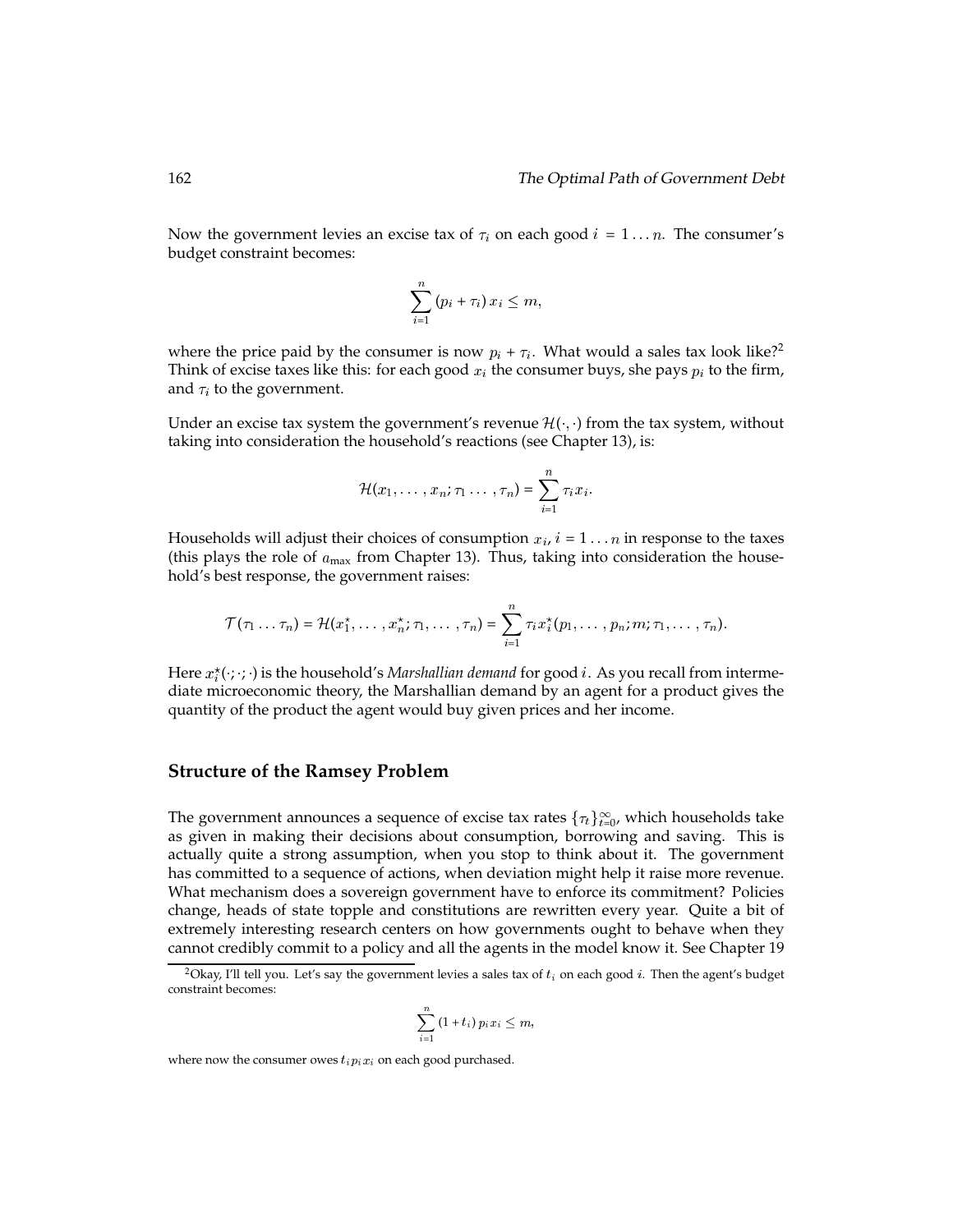for a discussion of commitment in the context of a Ramsey problem in monetary policy. In that chapter we introduce the game-theoretic concepts required to model the strategic interactions of the private sector and the government.

So our benevolent government will take the purchasing behavior of its citizens (in the form a representative household) in response to its announced set of taxes  $\{\tau_t\}_{t=0}^\infty$  as given. It will seek to raise some exogenous, known, amount of money sufficient, in present-value terms, to pay for the stream of real government expenditures on goods and services,  $\{G_t\}_{t=0}^\infty.$ These expenditures will not affect the representative household's utility or output in a meaningful way: they will be used to fight a war, or, more succinctly, thrown into the ocean. Many sequences of taxes will pay for the government's stream of purchases. Our government will choose among them by finding the tax sequence that maximizes the representative household's indirect utility.

### **Indirect Utility**

The technical definition of indirect utility is the utility function with the choice variables replaced by their optimal values. Consider for example the following two-good problem. The utility function is:

(14.6) 
$$
U(c_1, c_2) = \ln(c_1) + \gamma \ln(c_2),
$$

where  $\gamma > 0$ , and the budget constraint is:

$$
p_1c_1 + p_2c_2 \leq m.
$$

The Lagrangian is:

$$
\mathcal{L}(c_1, c_2, \lambda) = \ln(c_1) + \gamma \ln(c_2) + \lambda(m - p_1c_1 - p_2c_2).
$$

The first-order conditions are thus:

$$
\frac{1}{c_1} - \lambda p_1 = 0,
$$
  

$$
\frac{\gamma}{c_2} - \lambda p_2 = 0, \text{ and:}
$$
  

$$
p_1c_1 + p_2c_2 = m.
$$

Combined with the budget constraint, these imply that:

(14.7) 
$$
c_2 = \gamma \frac{p_1}{p_2} c_1, \text{ so:}
$$

$$
c_1 = \frac{1}{1 + \gamma} \frac{m}{p_1}, \text{ and:}
$$

$$
c_2 = \frac{\gamma}{1 + \gamma} \frac{m}{m}.
$$

$$
c_2 - \overline{1 + \gamma p_2}.
$$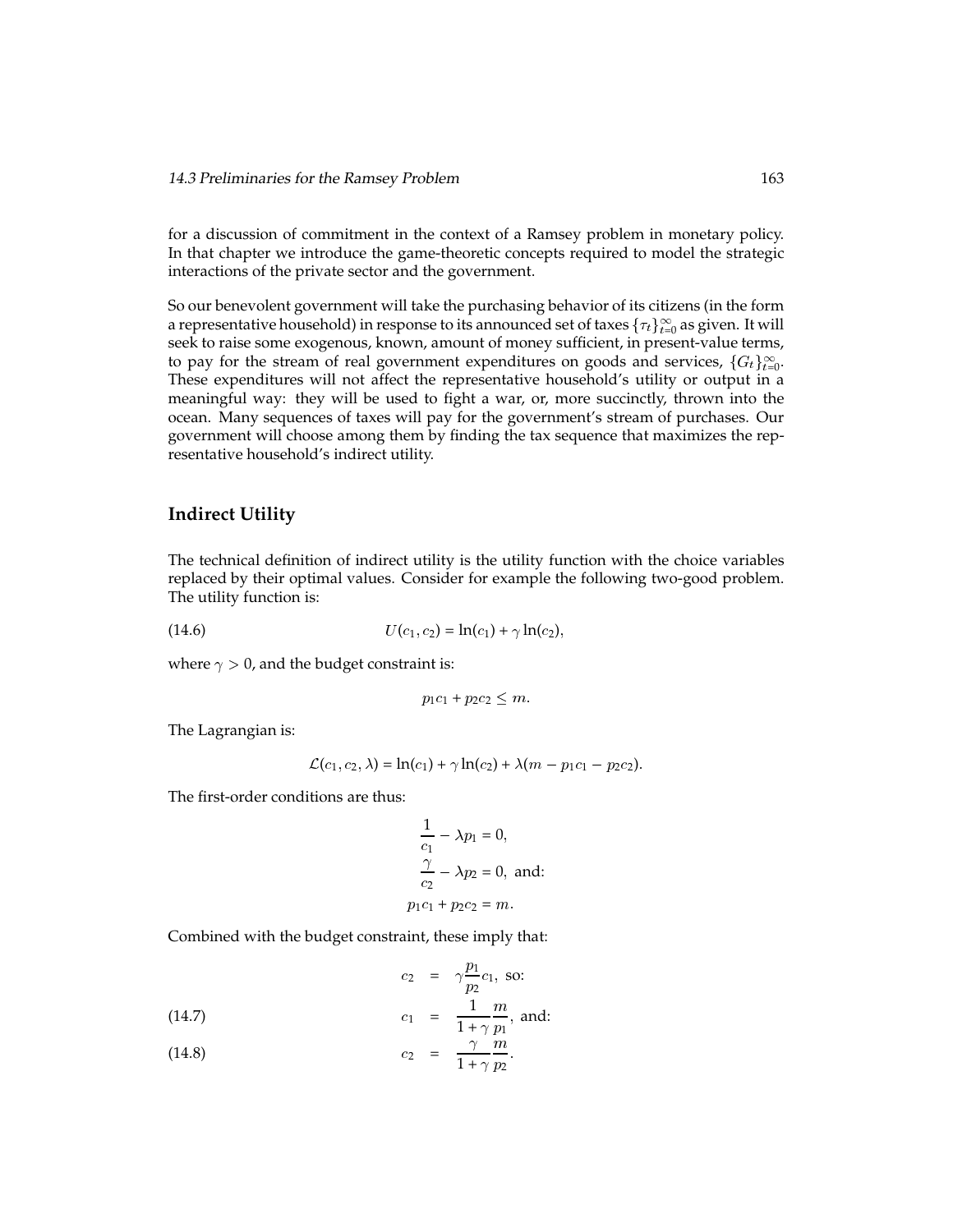To find the indirect utility function, we substitute the optimal policies in equations (14.7) and (14.8) into the utility function in equation (14.6). Call the indirect utility function  $V(p_1, p_2, m)$ . It is how much utility the household can achieve at prices  $p_1, p_2$  and at income  $m$  when it is optimizing. Thus, in this case:

(14.9) 
$$
V(p_1, p_2, m) = \ln \left( \frac{1}{1 + \gamma} \frac{m}{p_1} \right) + \gamma \ln \left( \frac{\gamma}{1 + \gamma} \frac{m}{p_2} \right)
$$

$$
= (1 + \gamma) \ln(m) - \ln(p_1) - \ln(p_2) - (1 + \gamma) \ln(1 + \gamma) + \gamma \ln(\gamma).
$$

So we can see immediately the effect on maximized utility of an increase in wealth  $m$ , or of an increase in the prices  $p_1$  and  $p_2$ . As we expect, optimized utility is increasing in wealth and decreasing in the prices.

#### **Annuities**

In this chapter we will often characterize income streams in terms of an *annuity.* An annuity is one of the oldest financial instruments, and also one of the simplest. In essence an annuity is a constant payment each period in perpetuity. Thus if one has an annuity of \$100, one can be assured of a payment of \$100 each year for the rest of one's life, and one may also assign it to one's heirs after death.

Risk averse agents with a known but fluctuating income stream of  $\{y_t\}_{t=0}^\infty$  may, depending on the interest rate and their discount factor, want to convert it to an annuity, paying a constant amount <sup>a</sup> each period, of the same present discounted value. Given a constant net interest rate of <sup>r</sup>, it is easy to determine what <sup>a</sup> must be. We call <sup>a</sup> the *annuity value* of the income stream  $\{y_t\}_{t=0}^\infty$ .

We begin by calculating the present discounted value  $\bf{Y}$  of the income stream  $\{y_t\}_{t=0}^\infty$ :

$$
\mathbf{Y} \equiv \sum_{t=0}^{\infty} \left( \frac{1}{1+r} \right)^t y_t.
$$

We know that the present discounted value of an annuity of  $a$  is just:

$$
\sum_{t=0}^{\infty} \left(\frac{1}{1+r}\right)^t a.
$$

For the present discounted value of the income stream and the annuity to be equal,  $a$  must satisfy:

$$
\mathbf{Y} = \sum_{t=0}^{\infty} \left( \frac{1}{1+r} \right)^t a = \frac{a}{1-1/(1+r)} = \frac{(a)(1+r)}{r}, \text{ so:}
$$

$$
a = \frac{r}{1+r} \mathbf{Y}.
$$

A reasonable value of r is around 0.05, which means that  $r/(1 + r)$  is 1/21.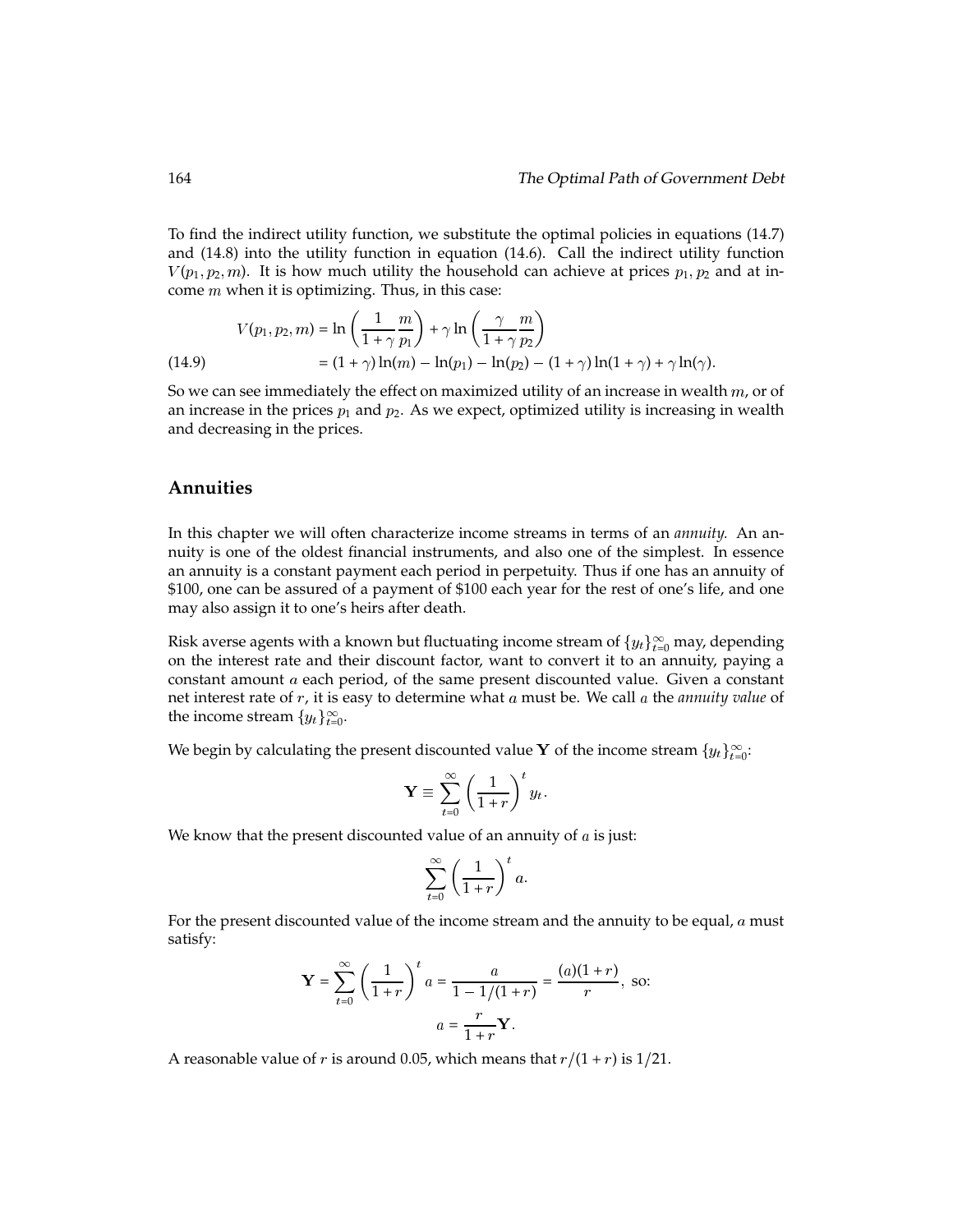# **14.4 The Ramsey Optimal Tax Problem**

#### **The Household's Problem**

Consider a household with a known endowment stream  $\{y_t\}_{t=0}^\infty$ . This household orders infinite sequences of consumption  $\{c_t\}_{t=0}^\infty$  as:

(14.10) 
$$
U(\{c_t\}_{t=0}^{\infty}) = \sum_{t=0}^{\infty} \beta^t \ln(c_t),
$$

where  $0 < \beta < 1$ . To get a nice closed form for consumption we are going to assume logarithmic preferences.

There is a perfect bond market on which the household may borrow and lend at a constant real interest rate *r* which we assume satisfies  $1 + r = \beta^{-1}$ .

The household faces a known sequence of *excise taxes*  $\{\tau_t\}_{t=0}^\infty$  levied by the government (see the above discussion for a review of excise taxes). Since there is only one consumption good in each period, we can safely take the within-period price of the consumption good to be unity. Thus in some period  $t$ , if the household consumes  $c_t$ , expenditures must be  $c_t$  +  $\tau_t c_t$  or more simply  $(1 + \tau_t)c_t$ . Hence the present discounted value of expenditures including the tax bill is:

$$
PDV_{\text{expenditures}} = \sum_{t=0}^{\infty} (1+r)^{-t} c_t + \sum_{t=0}^{\infty} (1+r)^{-t} \tau_t c_t = \sum_{t=0}^{\infty} (1+r)^{-t} (1+\tau_t) c_t.
$$

The household's present discounted value of expenditures must equal the present discounted value of the endowment stream. Hence its budget constraint is:

(14.11) 
$$
\sum_{t=0}^{\infty} (1+r)^{-t} (1+\tau_t)c_t \leq \sum_{t=0}^{\infty} (1+r)^{-t} y_t \equiv \mathbf{Y}.
$$

Here I have defined the term  $Y$  to be the present discounted value of the income sequence  $\{y_t\}_{t=0}^{\infty}$ . This is merely for convenience.

Hence the household's Lagrangian is:

(14.12) 
$$
\mathcal{L}(\lbrace c_t \rbrace_{t=0}^{\infty}, \lambda) = \sum_{t=0}^{\infty} \beta^t \ln(c_t) + \lambda \left( \mathbf{Y} - \sum_{t=0}^{\infty} (1+r)^{-t} (1+\tau_t) c_t \right).
$$

The first-order condition of equation (14.12) with respect to consumption in the arbitrary period <sup>j</sup> is:

$$
\frac{\beta^j}{c_j}-\lambda(1+r)^{-j}(1+\tau_j)=0, \text{ for all } j=0,\ldots,\infty.
$$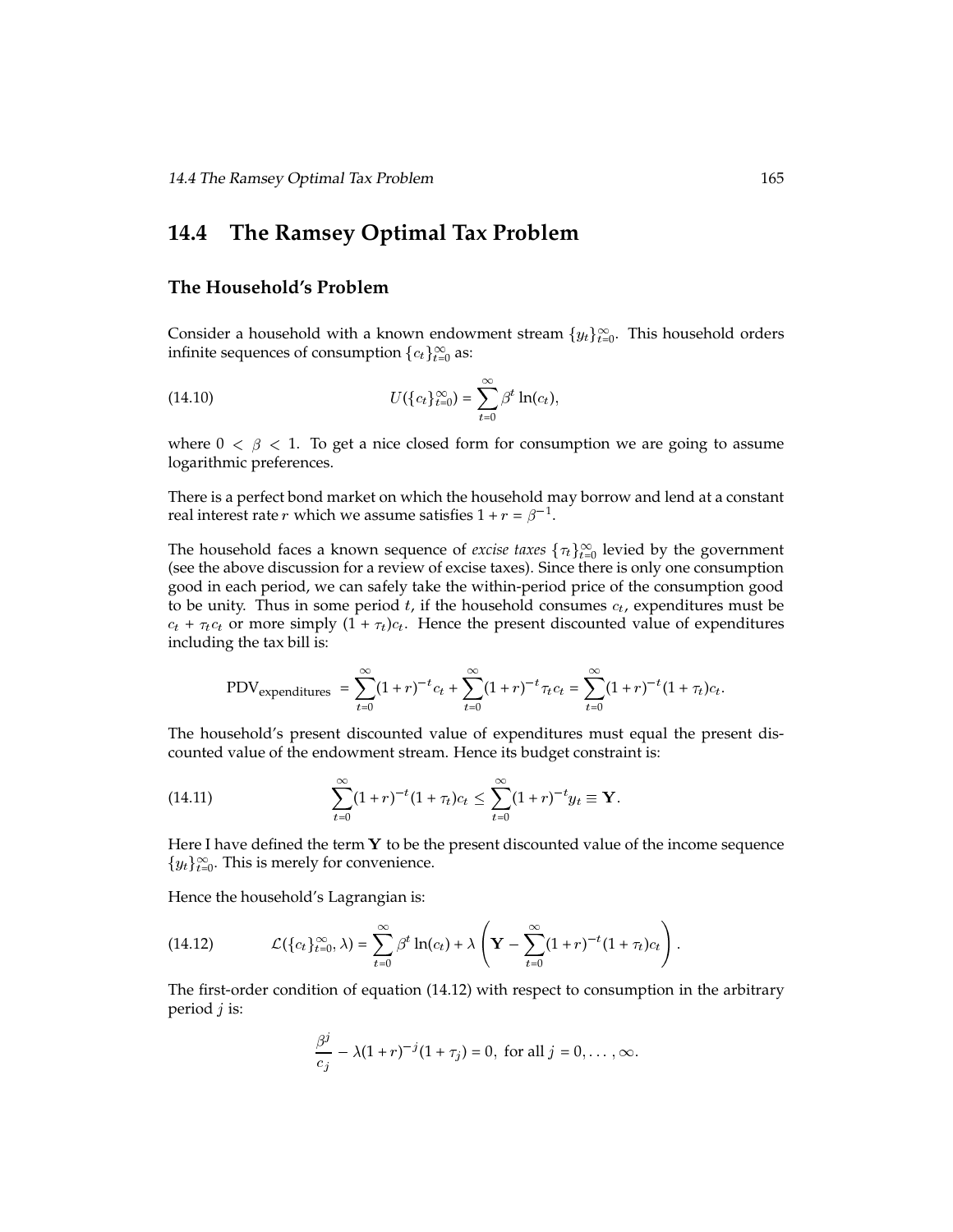With the assumption that  $1/(1 + r) = \beta$ , and with a certain amount of manipulation, we can write this as:

(14.13) 
$$
c_j(1 + \tau_j) = 1/\lambda
$$
, for all  $j = 0 ... \infty$ .

Notice that this last equation implies expenditures will be constant across all periods. In periods with relatively higher excise tax rates, consumption will decrease exactly enough to keep the dollar outlays exactly the same as in every other period. This is an artifact of log preferences and not a general property of this problem. However, it does simplify our job enormously.

The next step will be to substitute the optimal consumption plan in equation (14.13) into the budget constraint in equation (14.11) to determine how much the household spends each period. Substituting, we find:

$$
\sum_{t=0}^{\infty} (1+r)^{-t} \frac{1}{\lambda} = \mathbf{Y}.
$$

Taking out the  $1/\lambda$  term (because it does not vary with t), we find that:

(14.14) 
$$
\frac{1}{\lambda} = \frac{\mathbf{Y}}{\sum_{t=0}^{\infty} (1+r)^{-t}} \equiv \mathbf{W}.
$$

In other words,  $1/\lambda$  is equal to the *annuity value* of the endowment stream (which I have named <sup>W</sup> for convenience). Of course from equation (14.13) we conclude that:

(14.15) 
$$
c_t^* = \frac{\mathbf{W}}{1 + \tau_t}, \text{ for all } t = 0, 1, ..., \infty.
$$

Here I denote the optimal consumption decision as  $c_{t}^{\star}.$ t

#### **The Household's Indirect Utility**

We are now ready to calculate the household's indirect utility function. Substituting the optimal policy in equation (14.15) into the preferences in equation (14.10) produces:

(14.16)  
\n
$$
V(\{\tau_t\}_{t=0}^{\infty}, \mathbf{W}) = \sum_{t=0}^{\infty} \beta^t \ln(c_t^*)
$$
\n
$$
= \sum_{t=0}^{\infty} \beta^t \ln\left(\frac{\mathbf{W}}{1 + \tau_t}\right)
$$
\n
$$
= \sum_{t=0}^{\infty} \beta^t \left[\ln(\mathbf{W}) - \ln(1 + \tau_t)\right]
$$
\n
$$
= -\sum_{t=0}^{\infty} \beta^t \ln(1 + \tau_t) + \frac{\ln(\mathbf{W})}{1 - \beta}.
$$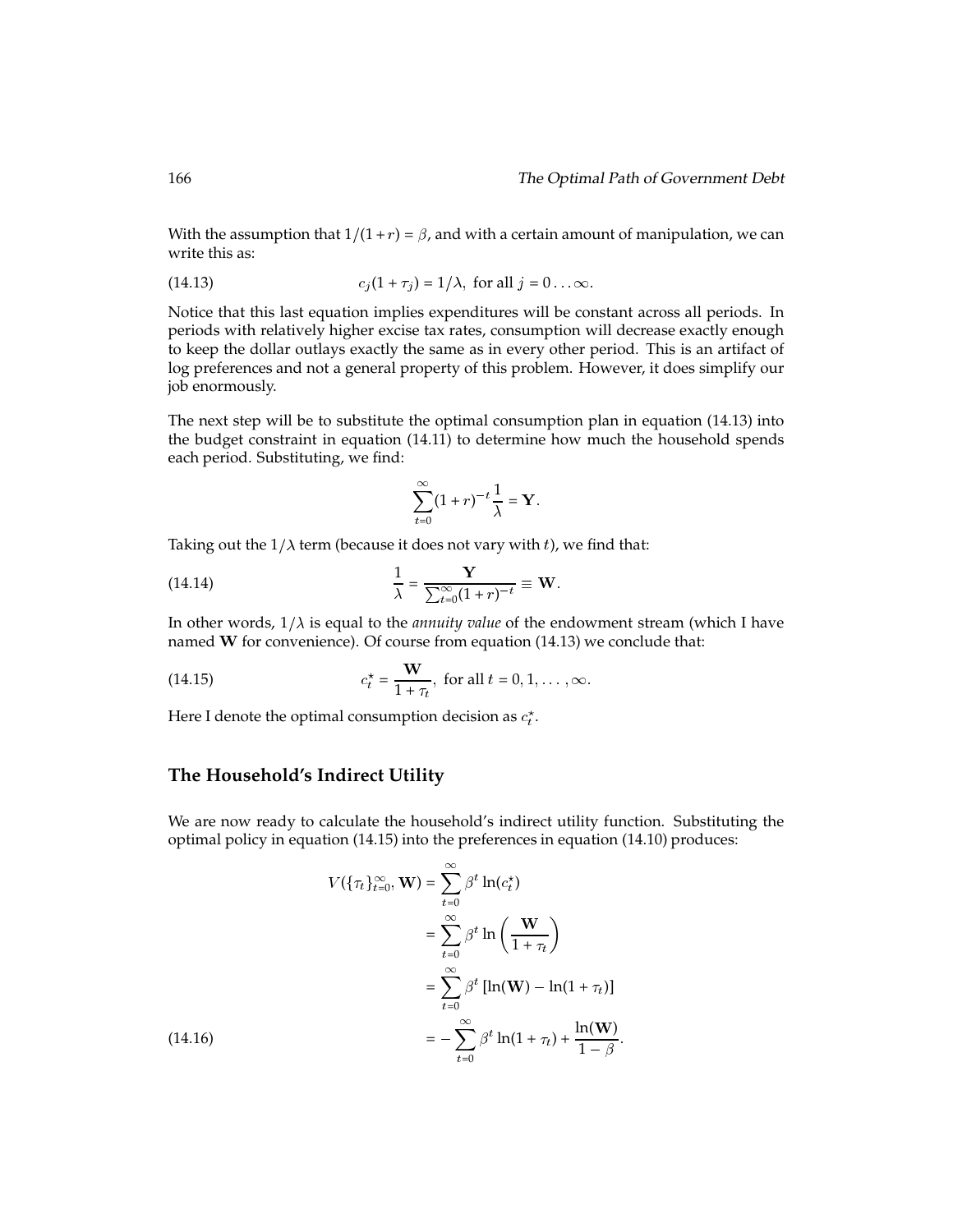Here we are using some more convenient properties of the log function to simplify our result. Notice that  $V(\cdot, \cdot)$  is decreasing in tax rates  $\tau_t$  and increasing in the annuity value of wealth, <sup>W</sup>.

#### **The Government's Problem**

The government faces a known unchangeable stream of period real expenditures  $\{G_t\}_{t=0}^\infty$ <br>and can borrow and lend at the same rate  $1+r=\beta^{-1}$  as the household. Define:

$$
\mathbf{G} \equiv \sum_{t=0}^{\infty} (1+r)^{-t} G_t,
$$

i.e., let <sup>G</sup> denote the PDV of government expenditures. These government expenditures do not affect the household's utility or output in any meaningful way.

The government realizes revenue only from the excise tax it levies on the household. Hence each period the tax system produces revenues of:

$$
\mathcal{H}_t(c_t;\tau_t)=\tau_t c_t.
$$

But of course consumption is itself a function of taxes. The government takes as given the household's decisions. From equation (14.15) we know we can rewrite this as:

$$
\mathcal{T}_t(\tau_t) = \mathcal{H}_t\left[c_t^*(\tau_t); \tau_t\right] = \tau_t c_t^*(\tau_t) = \mathbf{W} \frac{\tau_t}{1 + \tau_t}.
$$

The government's present-value budget constraint is:

$$
\sum_{t=0}^{\infty} (1+r)^{-t} \mathcal{T}_t \leq \mathbf{G}, \text{ or:}
$$

$$
\sum_{t=0}^{\infty} (1+r)^{-t} \mathbf{W} \frac{\tau_t}{1+\tau_t} \leq \mathbf{G},
$$

which we will find it convenient to rewrite as:

(14.17) 
$$
\sum_{t=0}^{\infty} (1+r)^{-t} \frac{\tau_t}{1+\tau_t} \leq \frac{G}{W}.
$$

We divide by W merely to keep the algebra clean later.

The government maximizes the representative household's indirect utility subject to its present-value budget constraint by choice of sequences of excise taxes. Hence the government's Lagrangian is:

$$
(14.18) \qquad \mathcal{L}(\{\tau_t\}_{t=0}^{\infty},\mu)=-\sum_{t=0}^{\infty}\beta^t\ln(1+\tau_t)+\frac{\ln(\mathbf{W})}{1-\beta}+\mu\left(\sum_{t=0}^{\infty}(1+r)^{-t}\frac{\tau_t}{1+\tau_t}-\frac{\mathbf{G}}{\mathbf{W}}\right).
$$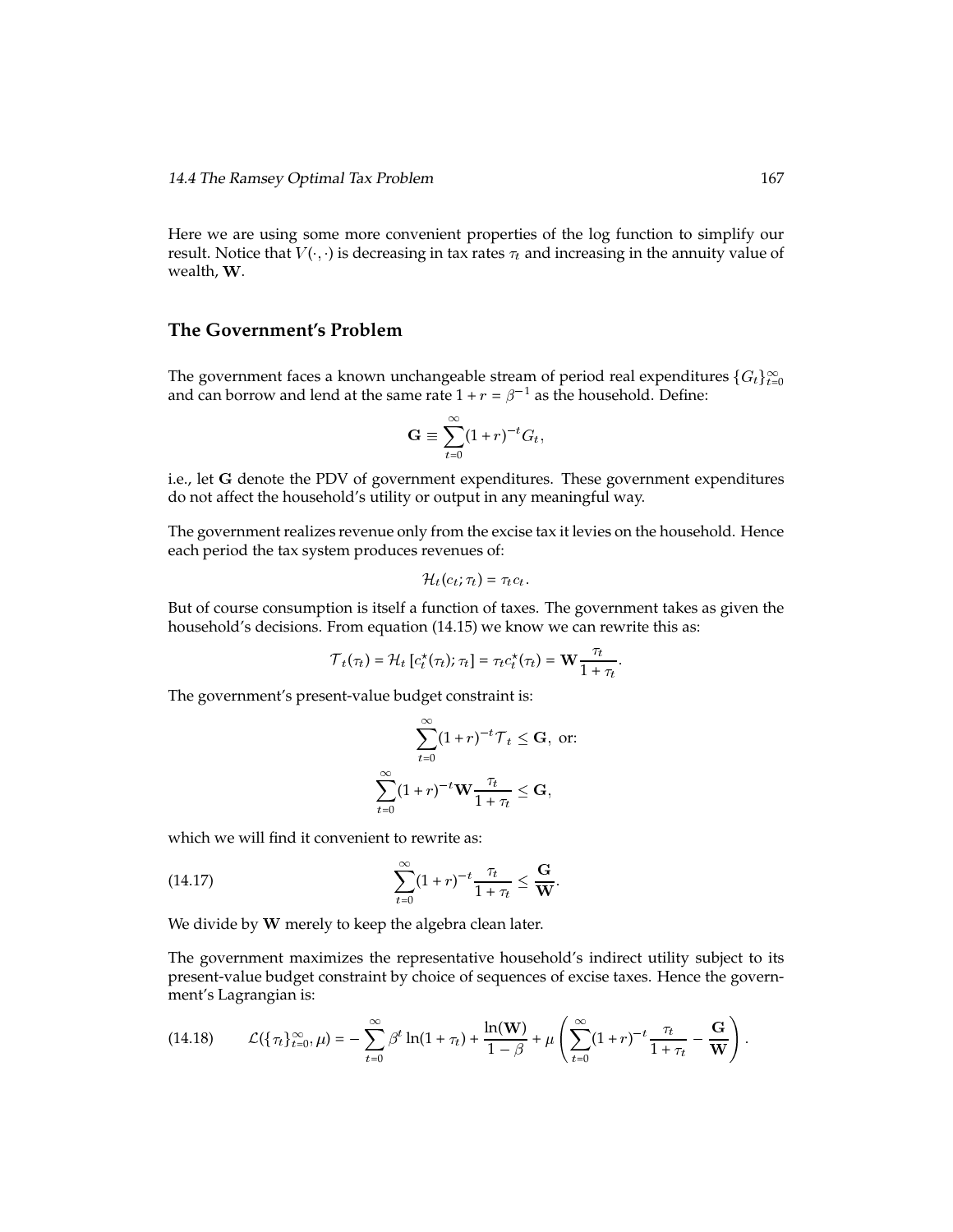The government is choosing the sequence of tax rates  $\{\tau_t\}_{t=0}^\infty$  which makes the household as happy as possible given that the government has to raise enough tax revenue to finance the war. Here  $\mu$  is the multiplier on the government's budget constraint, the same way  $\lambda$ was the multiplier on the household's budget constraint previously. In some typical period j, where  $j = 0, \ldots, \infty$ , the first-order condition with respect to the tax rate is as follows:

$$
-\frac{\beta^j}{1+\tau_j}+\mu(1+r)^{-j}\left(\frac{1}{1+\tau_j}-\frac{\tau_j}{(1+\tau_j)^2}\right)=0, \text{ for all } j=0,1,\ldots,\infty.
$$

Recall that we are assuming that  $\beta = (1 + r)^{-1}$ . Hence we can manipulate this equation to produce:

$$
\frac{1}{1+\tau_j} = \frac{1}{1+\tau_j} \mu \left(1 - \frac{\tau_j}{1+\tau_j}\right),\,
$$

which reduces to:

 $\tau_j = \mu - 1.$ 

This equation implies that the tax rate should not vary across periods (since  $\mu$  is constant). This is one very important implication of our model: the optimal tax rate is constant. Thus we write:

$$
\tau_t = \tau^\star, \text{ for all } t \ge 0.
$$

Now let's find  $\tau^\star$  by substituting into the government budget constraint in equation (14.17):

$$
\frac{G}{W} = \sum_{t=0}^{\infty} (1+r)^{-t} \frac{\tau_t}{1+\tau_t} = \sum_{t=0}^{\infty} (1+r)^{-t} \frac{\tau^*}{1+\tau^*}.
$$

We can rewrite this as:

(14.19) 
$$
\mathbf{W} \frac{\tau^*}{1 + \tau^*} = \frac{\mathbf{G}}{\sum_{t=0}^{\infty} (1 + r)^{-t}}.
$$

Notice that this says that the amount of revenue collected by the government each period is constant and equal to the annuity value of government expenditures. Thus the government collects the same amount of revenue each period, running deficits when it has unusually high expenditures and surpluses when expenditures are low.

#### **Implications for the Path of Debt.**

Imagine a government that has to fight a war in period 0, and makes no other expenditures in all other periods. Let the cost of a war be unity. Thus government expenditures satisfy:

$$
G_t = \left\{ \begin{array}{ll} 1, & t = 0 \\ 0, & t \ge 1. \end{array} \right.
$$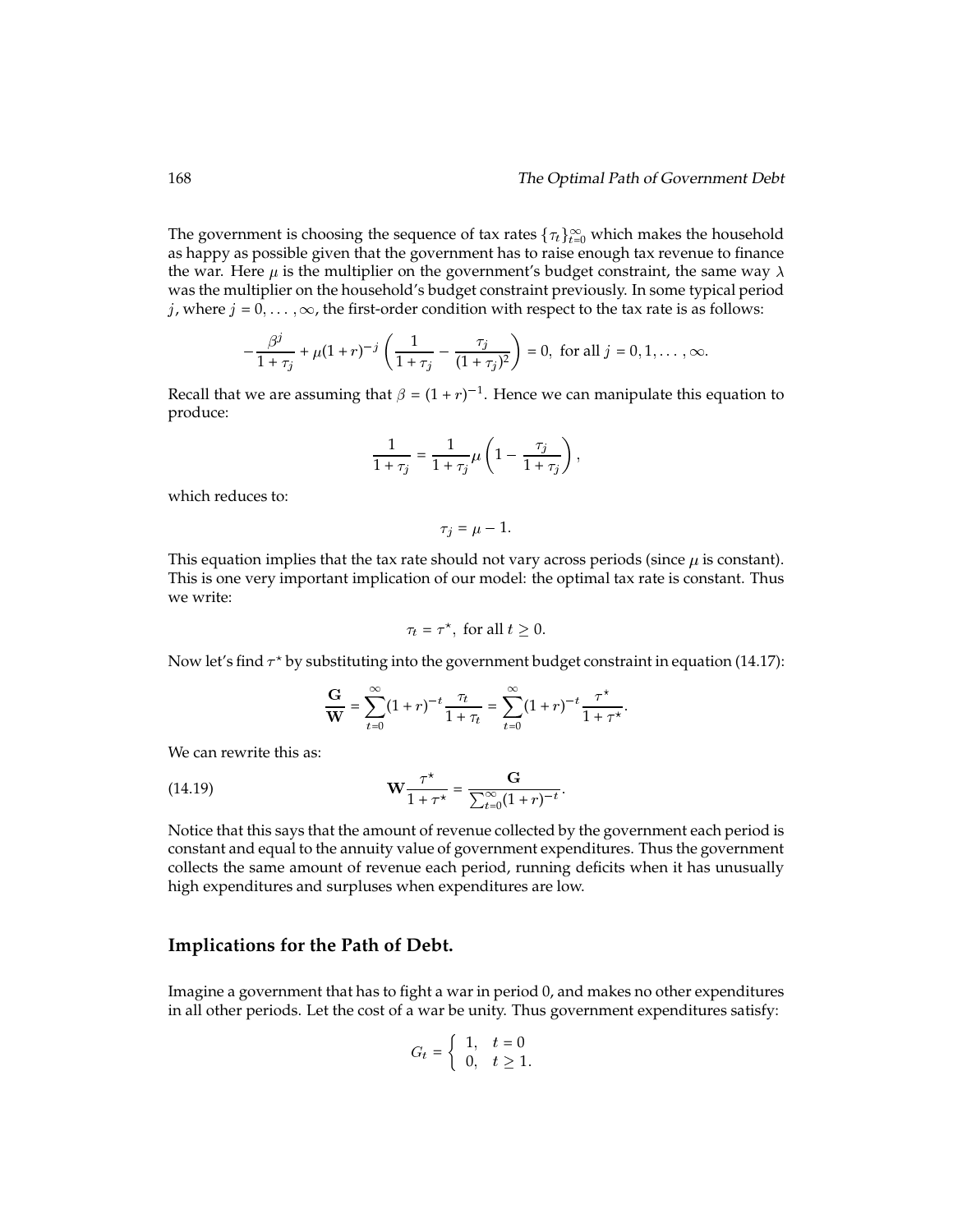Hence the present discounted value of government expenditures is:

$$
\mathbf{G} = \sum_{t=0}^{\infty} (1+r)^{-t} G_t = (1+r)^0 (1) + \sum_{t=1}^{\infty} (1+r)^{-t} (0) = 1.
$$

We know from equation (14.19) that the optimal tax rate  $\tau^\star$  satisfies:

$$
\mathbf{W} \frac{\tau^*}{1 + \tau^*} = \frac{1}{\sum_{t=0}^{\infty} (1 + r)^{-t}} = 1 - \frac{1}{1 + r} = \frac{r}{1 + r}, \text{ so:}
$$

$$
\frac{\tau^*}{1 + \tau^*} = \frac{r}{1 + r} \frac{1}{\mathbf{W}}.
$$

For the sake of argument, say that the household has a constant endowment  $y_t$  = 1 all  $t \geq 0.$ In other words, the government has to fight a war in the first period that costs as much as the total economy-wide wealth in that period. If this is the case then we can find  $Y$  and  $W$ :

$$
\mathbf{Y} = 1 \cdot \sum_{t=0}^{\infty} (1+r)^{-t} = \frac{1}{1 - \frac{1}{1+r}} = \frac{1+r}{r}.
$$

$$
\mathbf{W} = \frac{\mathbf{Y}}{\sum_{t=0}^{\infty} (1+r)^{-t}} = \mathbf{Y} \left(\frac{1+r}{1+r-1}\right)^{-1} = 1.
$$

This makes sense: the annuity value of  $Y$  is just the infinite flow of constant payments that equals Y. But since Y is made up of the infinite flow of constant payments of  $y_t = 1$  each period, then the annuity value must also be unity. Now we can find  $\tau^\star$  from:

$$
\frac{\tau^*}{1+\tau^*} = \frac{r}{1+r},
$$

which means that  $\tau^* = r$ . In other words, the optimal tax rate  $\tau^*$  is simply the interest rate <sup>r</sup>. Government tax revenues each period are:

$$
\mathcal{T}_t = \frac{r}{1+r}, \text{ for all } t \ge 0.
$$

The government is collecting this relatively small amount each period in our example.

Notice what this implies for the path of deficits (and hence debt). In period  $t = 0$  the government collects  $r/(1 + r)$  and pays out 1 to fight its war. Hence the core deficit in period  $t = 0$  is:

$$
G_0 - T_0 = 1 - \frac{r}{1+r} = \frac{1}{1+r}.
$$

 $G_0 - \mathcal{T}_0 = 1 - \frac{1}{1+r} = \frac{1}{1+r}$ .<br>In all subsequent periods, the government spends nothing and collects the usual amount, hence running core surpluses (or negative core deficits) of:

$$
G_t - \mathcal{T}_t = 0 - \frac{r}{1+r} = -\frac{r}{1+r}
$$
, for all  $t = 1, 2, ..., \infty$ .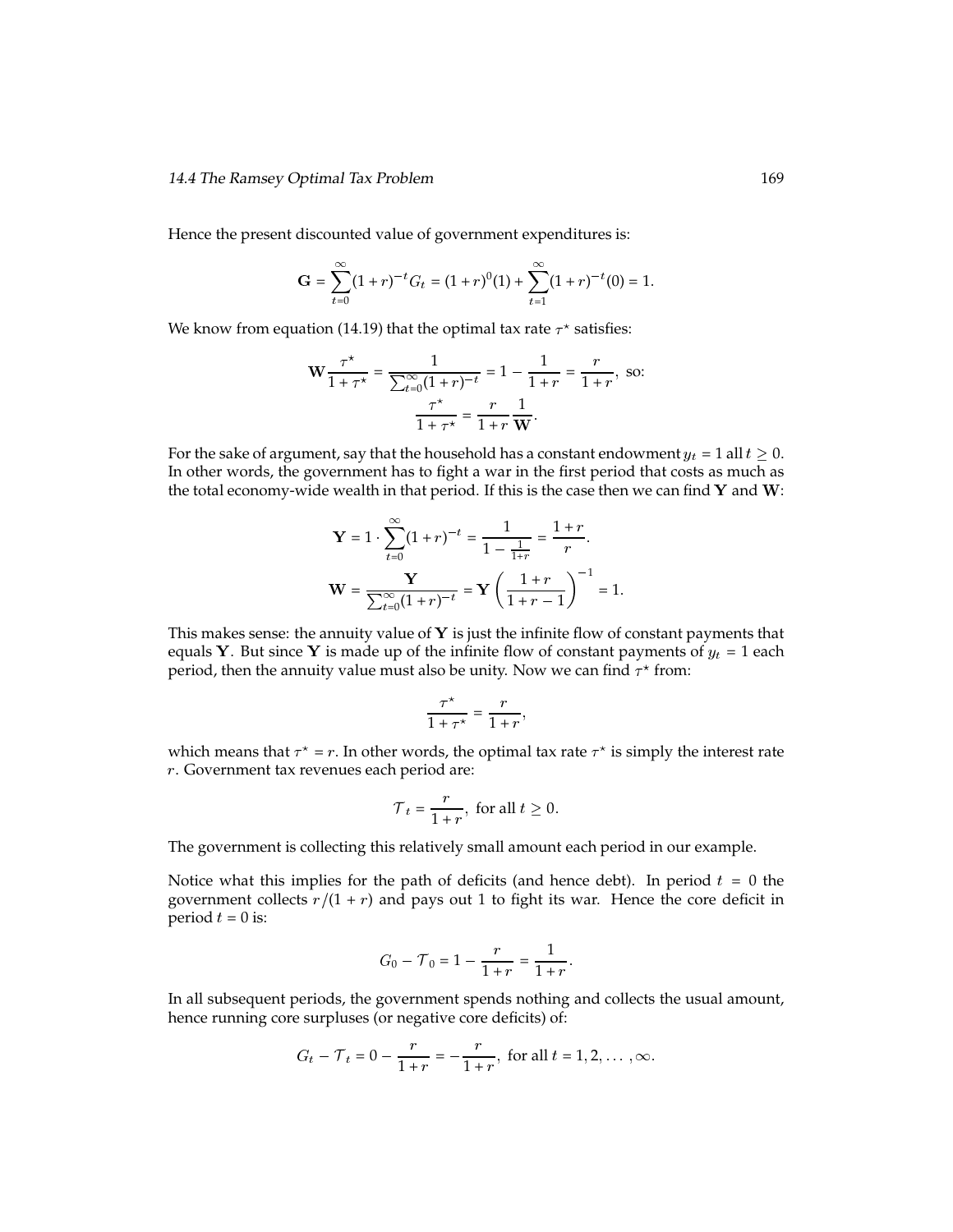From the government's flow budget constraint we know that:

$$
G_t + (1+r)B_{t-1}^g = \mathcal{T}_t + B_t^g
$$
, for all  $t \ge 0$ .

t

Hence from period 1 onward, while the government is repaying its debt from period 0:

$$
B_t^g = -\frac{r}{1+r} + (1+r)B_{t-1}^g, \text{ for all } t \ge 1.
$$

From this is it easy to see that the government debt, after the war, is constant at:

$$
B_t^g = \frac{1}{1+r}
$$
, for all  $t = 1, 2, ..., \infty$ .

Each period, the government raises just enough revenue to pay the interest cost on this debt and roll it over for another period. Does this violate our transversality condition in equation (14.2)? No, because the government debt is not exploding, it is merely constant. Thus, from equation (14.2):

$$
\lim_{t \to \infty} \left(\frac{1}{1+r}\right)^t B_t^g = \lim_{t \to \infty} \left(\frac{1}{1+r}\right)^t \left(\frac{1}{1+r}\right) = \lim_{t \to \infty} \left(\frac{1}{1+r}\right)^{t+1} = 0.
$$

So the transversality condition is satisfied by the government's optimal debt plan.

# **Exercises**

#### **Exercise 14.1 (Easy)**

Supply the following facts. Most can be found in the Barro textbook.

- 1. What was the ratio of nominal outstanding public debt to GNP for the U.S. in 1996?
- 2. About what was the highest debt/GNP ratio experienced by the U.S. since 1900? In what year?
- 3. According to Barro, about what was the highest marginal tax rate paid by the "average" American since 1900? In what year?
- 4. Illinois has a standard deduction of about \$2000. Every dollar of income after that is taxed at a constant rate (a "flat" tax). What is that rate?

#### **Exercise 14.2 (Moderate)**

The government must raise a sum of  $G$  from the representative household using only excise taxes on the two goods in the economy. The household has preferences over the two goods of:

$$
U(x_1, x_2) = \ln(x_1) + x_2.
$$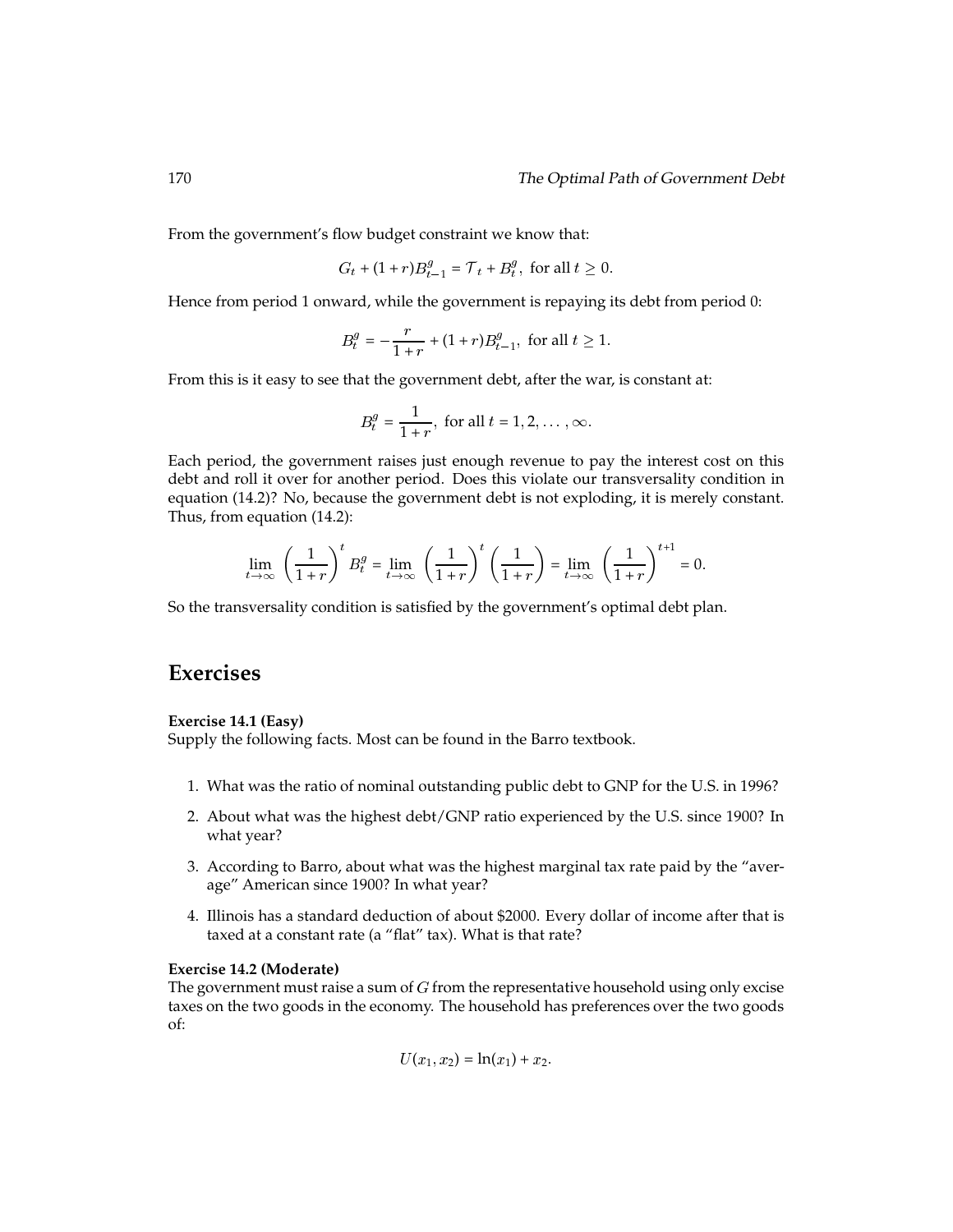#### Exercises 171

| Variable                                   | Definition                                                                                                                                                          |
|--------------------------------------------|---------------------------------------------------------------------------------------------------------------------------------------------------------------------|
| $B_t$                                      | Real end-of-period savings by the household sec-                                                                                                                    |
|                                            | tor.                                                                                                                                                                |
| $B_t^g$                                    | Real par value of outstanding end-of-period gov-<br>ernment debt.                                                                                                   |
| $B_{-1}^g$                                 | Initial stock of government debt, $B_{-1}^g = 0$ .                                                                                                                  |
| $C_t, c_t$                                 | Aggregate (household) consumption at t.                                                                                                                             |
| $G_t$                                      | Real government spending at t.                                                                                                                                      |
| $Y_t, y_t$                                 | Aggregate (household) income at t.                                                                                                                                  |
| $r_t$                                      | Real net return on end-of-period debt.                                                                                                                              |
| $\mathbf C$                                | Present discounted value of consumption stream,<br>${Ct}_{t=0}^{\infty}$ .                                                                                          |
| $\bf G$                                    | Present discounted value of government spend-                                                                                                                       |
|                                            | ing stream, $\{G_t\}_{t=0}^{\infty}$ .                                                                                                                              |
| т                                          | Present discounted value of tax revenue stream,<br>$\{\mathcal{T}_t\}_{t=0}^{\infty}$ .                                                                             |
| W                                          | Annuity value of income stream, ${Y_t}_{t=0}^{\infty}$ .                                                                                                            |
| Y                                          | Present discounted value of income stream,<br>${Y_t}_{t=0}^\infty$ .                                                                                                |
| $\mathcal{H}(a;\psi)$                      | Government tax policy mapping household ac-<br>tion $a$ and a vector of tax parameters $\psi$ into a tax<br>bill (see Chapter 13).                                  |
| $\mathcal{T}(\psi)$                        | Government revenue as a function of tax pol-<br>icy parameters $\psi$ when the household chooses its<br>best response, $a_{\text{max}}$ (see Chapter 13).           |
| $U({C_t}_{t=0}^{\infty})$                  | Utility from a consumption stream.                                                                                                                                  |
| $u(C_t)$                                   | One-period utility from consumption of $C_t$ in pe-<br>riod $t$ .                                                                                                   |
| $V(\lbrace \tau_t \rbrace_{t=0}^{\infty})$ | Household's indirect utility given a stream of ex-<br>cise taxes $\{\tau_t\}_{t=0}^{\infty}$ and an income stream $\{Y_t\}_{t=0}^{\infty}$<br>with annuity value W. |

Table 14.1: Notation for Chapter 14. Note that, with the assumption that  $Y_t = N_t$ , variables denoted as per-capita are also expressed as fractions of GDP.

The household has total wealth of  $M$  to divide between expenditures on the two goods. The two goods have prices  $p_1$  and  $p_2$ , and the government levies excise taxes of  $t_1$  and  $t_2$ . The government purchases are thrown into the sea, and do not affect the household's utility or decisions. Determine the government revenue function  $\mathcal{T}(t_1,t_2; p_1, p_2, M)$ . Determine the household's indirect utility function in the presence of excise taxes,  $V(p_1 + t_1, p_2 + t_2, M)$ .